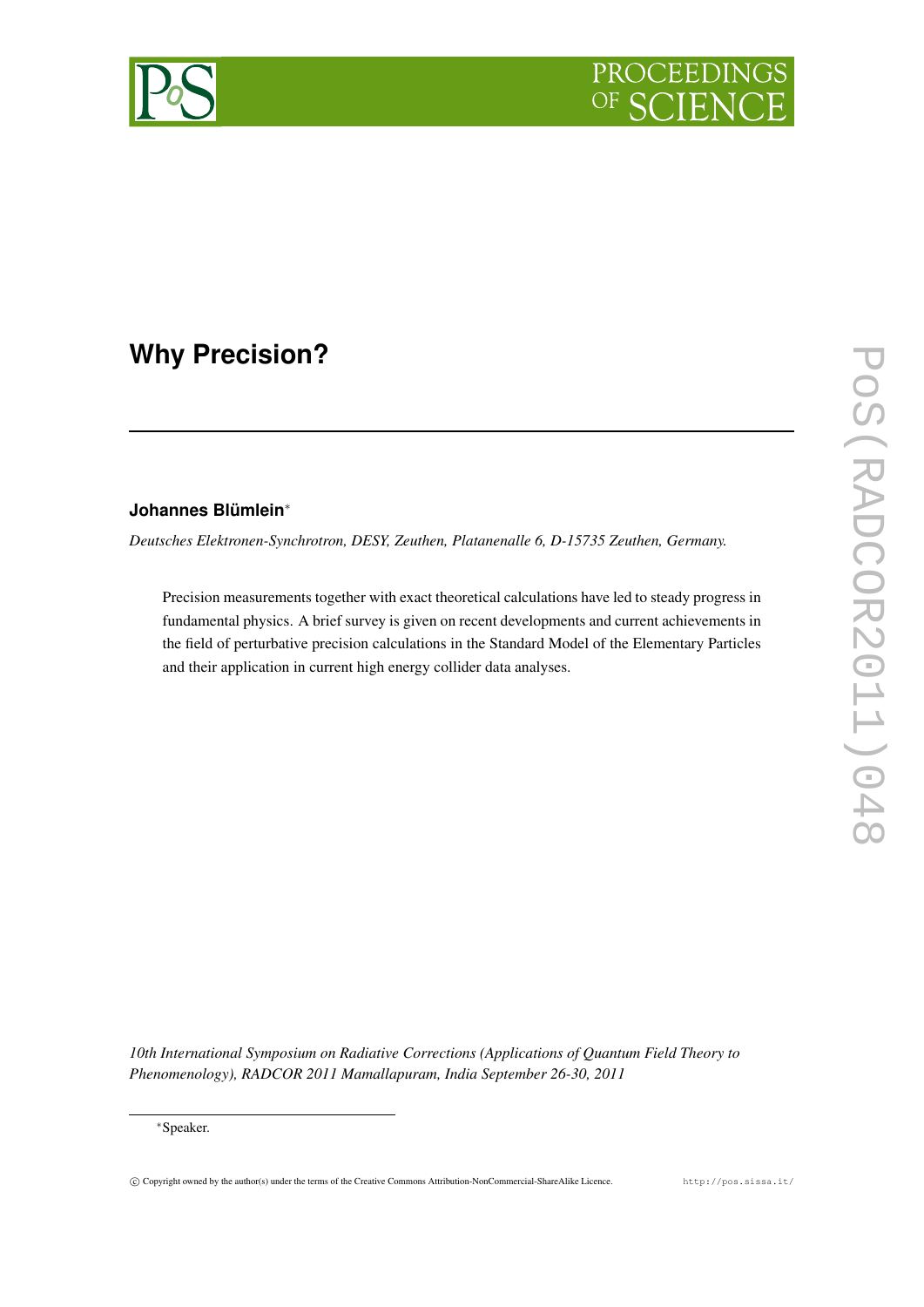#### 1. Introduction

Precision matters. Any progress in the exact sciences relies both on precise measurements and highly accurate theoretical calculations. Many of the fundamental laws of physics had unavoidably to be found whenever precise data were described by theoretical concepts, often within a new framework of relations. The Rudolphine Tables of the late Tycho Brahe [1] led J. Kepler to derive his laws [2] and later I. Newton the law of gravity [3]. A. Michelson's experiments [4] led A. Einstein to Special Relativity [5], with numerous experimental confirmations in flat space-time.  $\frac{1}{1}$  The accurate measurement of the black-body radiation by F. Kurlbaum, H. Rubens, O. Lummer and E. Pringsheim [9] enforced M. Planck to quantize the action [10]. The term measurement of the spectral series by J. Balmer and others [11] led N. Bohr [12] to construct his model of the hydrogen atom. O. Frisch and O. Stern discovered the anomalous magnetic moment of the proton [13]. About 35 years later this phenomenon could be explained by finding the short-distance structure of nucleons as quark and gluon partons by the MIT-SLAC experiments [14]. The discovery of the weak neutral currents by Gargamelle and the polarization-symmetry in deep-inelastic scattering in brilliant experiments clearly indicated the existence of the  $W^{\pm}$  and  $Z^{0}$  bosons [15], which were discovered by UA1 and UA2 [16] shortly after. M. Veltman [17] found the quadratic mass effects of fermions in the 1-loop electro-weak radiative corrections. The future inclusive electro-weak precision measurements allowed to locate the mass of the top quark, where it was found at Tevatron later [18]. At present, similar more stringent constraints, exploiting the known QCD and electroweak corrections to  $e^+e^-$  and pp resp.  $\bar{p}$  scattering is setting tighter and tighter mass limits for the Higgs boson [19].

Precision measurements together with precision calculations in the framework of the present Standard Model of the elementary particles and its possible renormalizable extensions allow to search for new phenomena. One may thus expect that the discoveries mentioned before will be followed by various more using precision methods. At the experimental side, key topics are the detailed exploration of the heavy quark sector  $(b, t)$  at *B*-factories, the LHC and a future ILC. The masses and mixing parameters in the neutrino sector have to be measured more precisely at νfacilities and using astrophysical observations. Another central question concerns the precision measurement of the coupling constants, in particular also of  $\alpha_s(M_Z)$ , which is least known [20]. A major task for the experiments at the LHC consists in the search for the Higgs boson of the Standard Model and possible extensions. If it turns out that the fundamental fermions and bosons do not acquire their masses through the Higgs mechanism, the interaction of the weak bosons will become strong at high energy scales. To investigate this potential phenomenon the LHC experiments need to measure the interaction of weak bosons very precisely. The final task in exploring the new kinematic domain at the LHC is to search for new particles and forces. During this conference two surveys on the present results and the physics potential of ATLAS [21] and CMS [22] were given.

On the side of theoretical computations the level of 4- and 5-loop massless and massive calculations in QCD for zero-scale quantities are performed.  $2 \rightarrow n$  scattering processes within the electro-weak theory, QCD, and the MSSM are carried out up to the 2-loop level. Unpolarized and polarized QCD calculations reached the 3-loop level for single differential distributions. The cross

 $<sup>1</sup>$ At the start of this conference Ref. [6] appeared, which is currently in course of re-analysis [7]. The result has not</sup> been confirmed by a more recent measurement [8].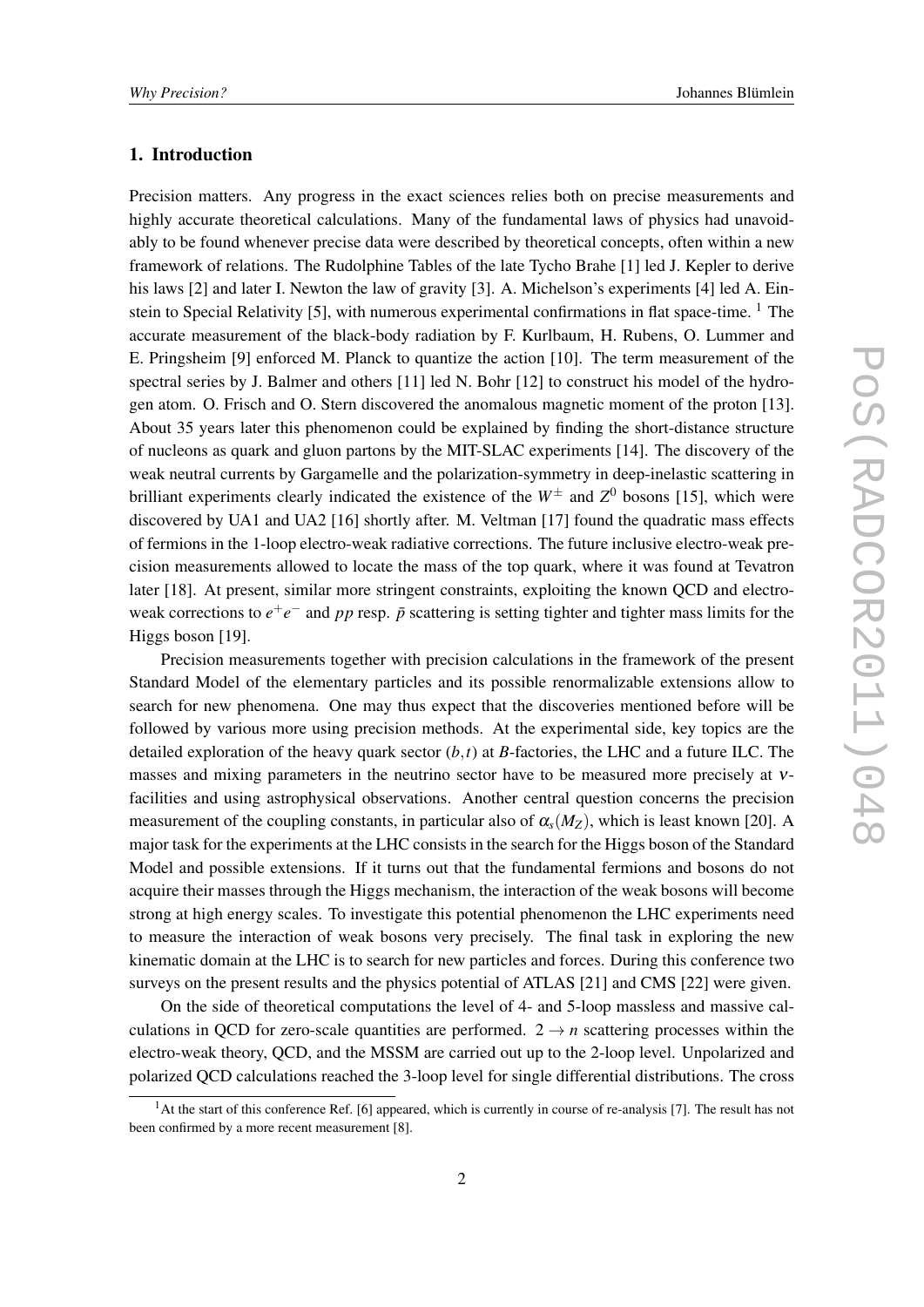sections for  $ep \rightarrow 3$  jets and  $pp \rightarrow 2$  jets at next-to-next-to leading order (NNLO) are underway. The predictions for many processes are improved adding appropriate resummations. At the technology side, many calculational tools are developed, partly in close collaboration with mathematical groups. In this way, both the calculations and numerical simulations were greatly improved. In case of various experimental measurements it is presently needed to understand QCD corrections at a level of better than 1%, which requires calculations at the NNLO level and higher. The precise understanding of all 'backgrounds' to the anticipated discoveries is of essential importance and requires all the ongoing theoretical efforts.



The precision measurements at the large scale high-energy facilities like HERA, Tevatron, LHC, the *B*-factories, precision measurements in *v*-physics and planned facilities like the EIC [23] and ILC [24] have driven the theoretical calculations to a much higher level. Many contemporary quantum field theoretic calculations are performed referring to new mathematical methods and are based on an intense use of computer algebra and combinatoric algorithms to end up with precision predictions for scattering cross sections. In this way quantum field theories are understood on the perturbative level a lot better.



Figure 1: Loops vs. Legs: the development from 2007 to 2011; courtesy by R.K. Ellis [25], reprinted with kind permission.

Keith Ellis has recently summarized the theoretical progress during the last 4-5 years [25], see Fig. 1. This conference adds another entry in column one [26]. 49 contributions where presented on recent results for multi-leg processes at NLO, resummations and infrared structure of scattering cross sections, precision calculations for low-energy processes, multi-loop corrections, mathematical methods for the calculations in quantum field theory, physics at hadron colliders and collider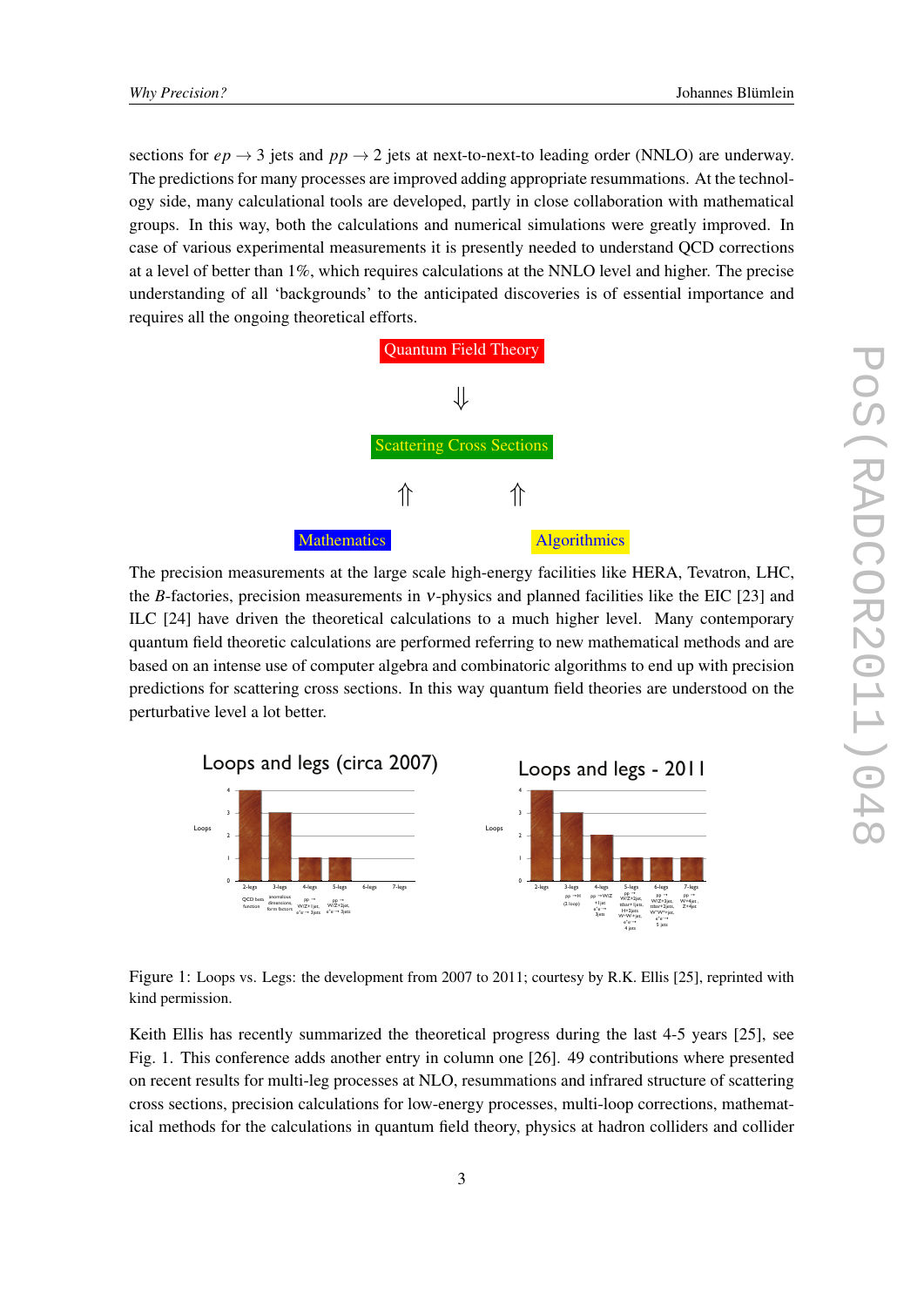<span id="page-3-0"></span>phenomenology, and physics beyond the Standard Model. Based on these contributions, I try to give a brief survey on the status of precision calculations currently reached and discuss a few experimental applications.

#### 2. Multi-Leg Processes

During the last two years quite a series of important  $2 \rightarrow 4(5)$  processes have been calculated at NLO :

| $pp \rightarrow W^{\pm}(Z, \gamma) + 3$ jets,              | $[27 - 32]$  |
|------------------------------------------------------------|--------------|
| $pp \rightarrow W^{\pm}(Z) + 4$ jets,                      | [33, 34]     |
| $pp \rightarrow 4$ jets,                                   | $[35]$       |
| $pp \rightarrow t\bar{t}bb,$                               | $[36 - 38]$  |
| $pp \rightarrow t\bar{t} + 2$ jets,                        | [39, 40]     |
| $pp \rightarrow b\bar{b}bb$ ,                              | [41, 42]     |
| $pp \rightarrow t\bar{t} \rightarrow W^{+}W^{-}b\bar{b}$ , | [43, 44]     |
| $pp \rightarrow W^+W^+2$ jets,                             | [45, 46]     |
| $pp \rightarrow W^+W^-2$ jets,                             | [47]         |
| $pp \rightarrow W\gamma\gamma + \text{jet},$               | $[48]$       |
| $e^+e^- \rightarrow \geq 5$ jets                           | $[49, 50]$ . |
|                                                            |              |

These and a series of related processes are of importance for central measurements and searches at the LHC, resp. prepare technical steps in the computation of other processes. In these calculations a series of computational techniques such as MHV amplitudes and their recursion relations, cf. [51– 54], cutting techniques, cf. [55, 56], and the unitarity method [57] were important, see also [58].



Figure 2: Invariant mass  $M_{e^+b}$  of the positron-*b*-jet system at the Tevatron: absolute LO and NLO predictions. The uncertainty bands describe  $m_t/2 < \mu < 2m_t$  variations; from A. Denner, S. Dittmaier, S. Kallweit, and S. Pozzorini, Phys. Rev. Lett.  $106(2011) 052001$ , [44],  $^{\circledR}(2011)$  by the American Physical Society.

Diagrams contributing to multi-leg processes may contain resonant propagators requiring a special treatment [59]. Furthermore, the calculation of 5-, 6-, 7-point functions may lead to numerical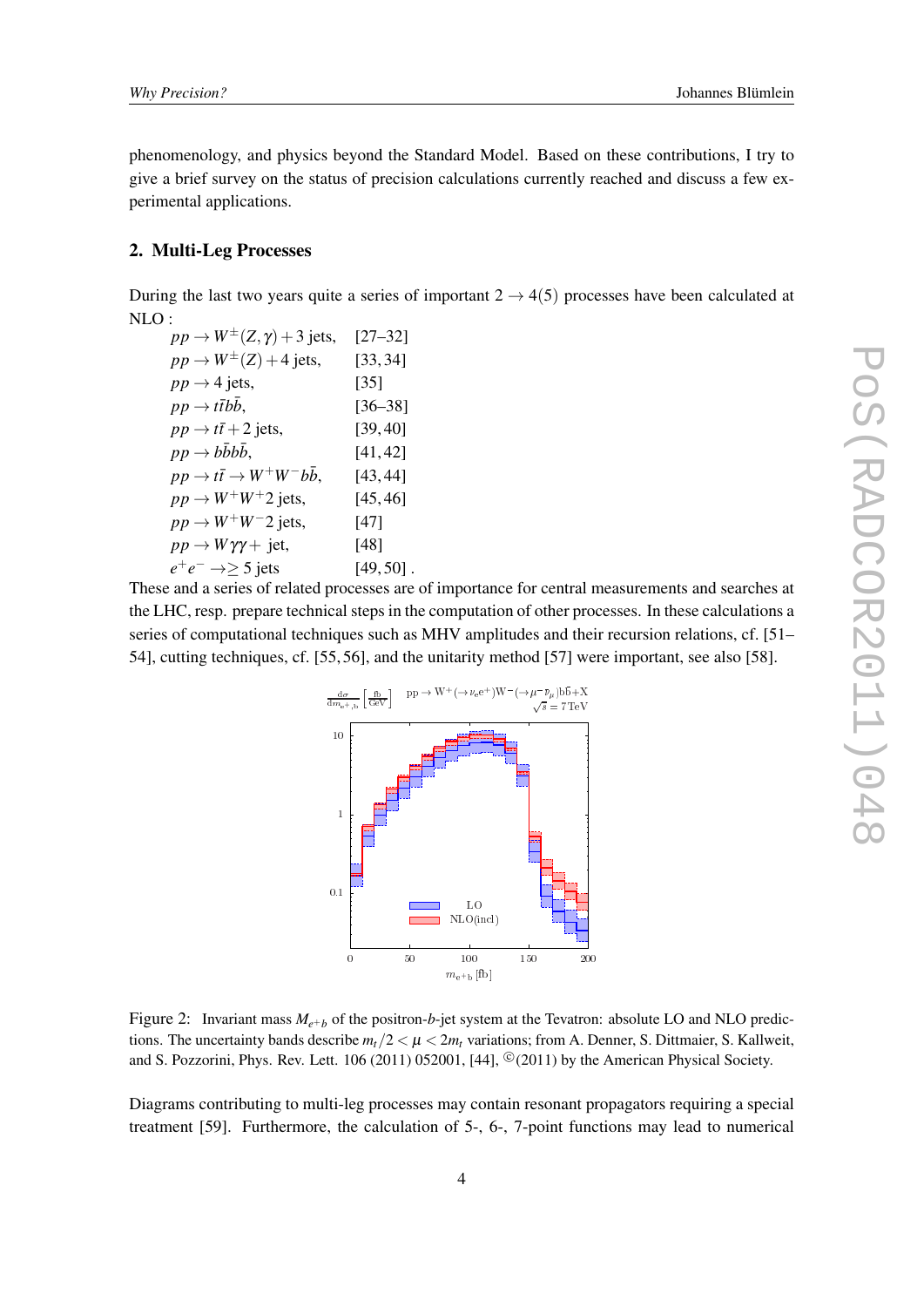instabilities due to large cancellations, which needs special implementations [60].

At this conference reports were given on a variety of multi-leg processes. Hard multi-particle processes at NLO QCD were discussed in [61, 62]. The NLO QCD corrections to hadronic  $W^+W^-b\bar{b}$  production have been calculated in [44, 63]. This process is of importance to measure the  $t\bar{t}$  cross section and its background for this channel of final states. As an example we show in Fig. [2](#page-3-0) the invariant  $M_{e^+b}$  mass for the process  $pp \to W^+W^-b\bar{b}+X$ . Results on multi-boson (+ jet) production were discussed in [64, 65]. The tensor reduction algorithm for one-loop multileg Feynman integrals is of importance to obtain stable numerical results. It has been derived and implemented up to seven-point functions in [66]. New results by the GRACE-collaboration have been presented in [67]. The Golem and Samurai projects have recently been united allowing for further advanced calculations [68]. The calculation of the process *W*+*W*<sup>−</sup> *j j* at NLO was discussed in [69]. A recursive one-loop algorithm for many-particle amplitudes has been presented in [70]. The signal-background interference in  $gg \to H \to VV$ , being not small, has been discussed in [71], see also [72]. Electro-weak and QCD corrections to  $pp \rightarrow Z^*$  + exponentiation have been implemented in the code Herwiri2.0 [73]. New aspects in the automation of Standard Model processes in MadLoop were described in [74]. Alternative NLO subtraction schemes were discussed in [75]. Using the Berends-Giele [52, 53] and unitarity method, 1-loop corrections to multi jets up to 12-14 gluons were calculated in [76]. At hadron colliders double parton scattering occurs, i.e. two partonic emissions from a single initial state nucleon contribute in a scattering process. For this process electro-weak boson production has been calculated in [77].

Very efficient multi-leg tools at NLO have been created during the last years, which allow the calculation of virtual corrections and real emission. Some of them are equipped with hadronic shower algorithms. A number of packages allow to import newly calculated cross sections for individual reactions in a standardized way. We list a series of codes in alphabetic order.

| AutoDipole:   | Hasegawa, Moch, Uwer, [78]                                   |  |
|---------------|--------------------------------------------------------------|--|
| BlackHat:     | C. F. Berger, Bern, Dixon, Febres Cordero, Forde,            |  |
|               | Ita, Kosower Maitre, [79]                                    |  |
| CutTools:     | Ossola, Papadopoulos, Pittau, [80]                           |  |
| GOLEM:        | Binoth, Guillet, Heinrich, Pilon, Reiter, [81]               |  |
| GRACE:        | Yuasa, Ishikawa, Kurihara, Fujimoto, Shimizu,                |  |
|               | Hamaguchi, de Doncker, Kato et al., [82]                     |  |
| Helac/Phegas: | Czakon, Papadopoulos, Worek, [83]                            |  |
| LoopTools:    | Hahn et al. + Feynarts, FormCalc, [84]                       |  |
| MadDipole:    | Frederix, Greiner, Gehrmann, [85]                            |  |
| MadFKS:       | Frederix, Frixions, Maltoni, Stelzer, [86]                   |  |
| MadLoop:      | = CutTools + MadFKS                                          |  |
|               | Hirschi, Frederix, Frixione, Garzelli, Maltoni, Pittau, [87] |  |
| MCFM:         | Campbell, R.K. Ellis, Williams, et al., [88]                 |  |
| MC@NLO:       | Frixione, Webber, [89]                                       |  |
| NGluon:       | Badger, Biedermann, Uwer, [90]                               |  |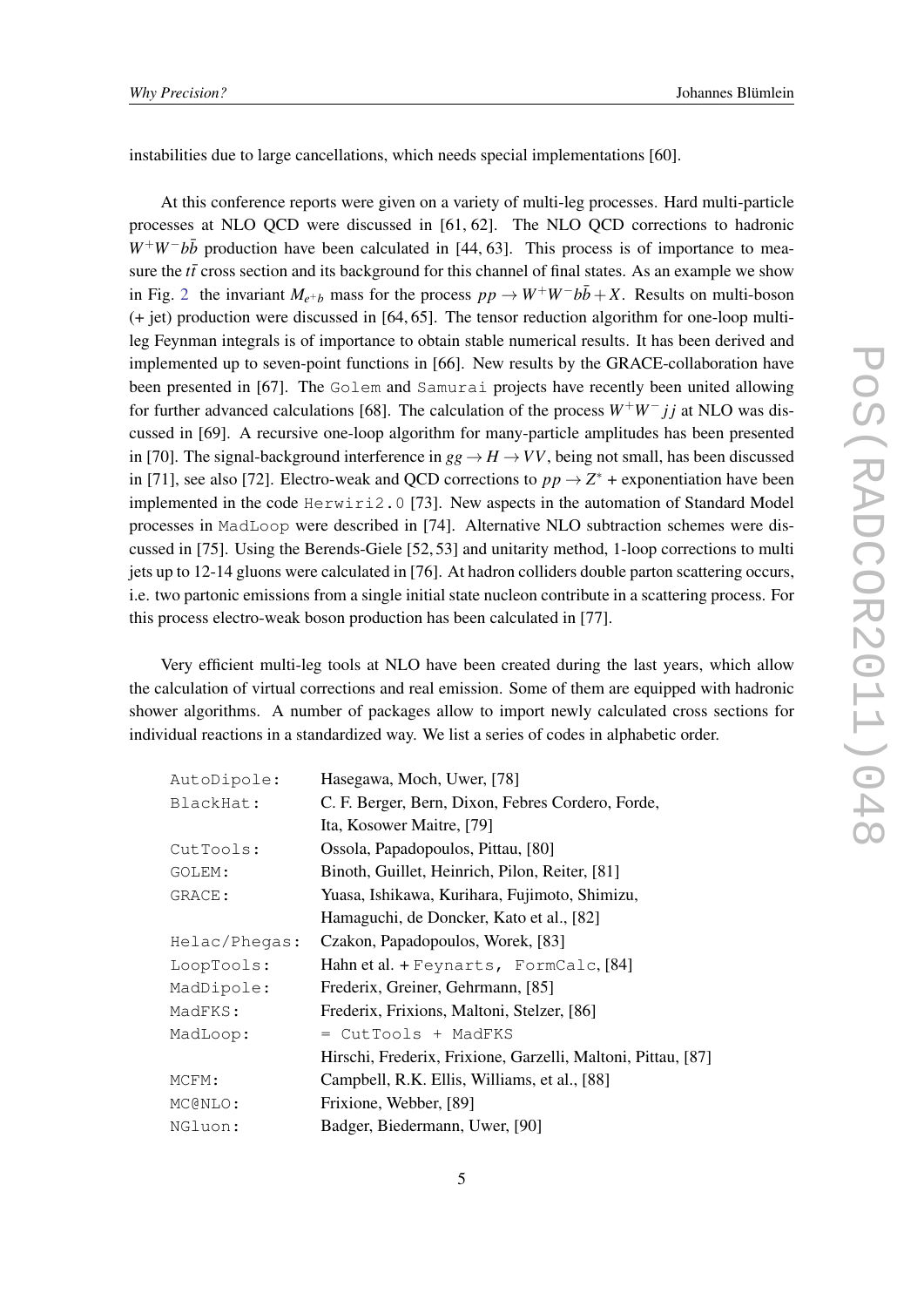| NLOJET++:      | Nagy, Trocsanyi, [91]                             |  |
|----------------|---------------------------------------------------|--|
| POWHEG:        | Frixione, Nason, Oleari et al., [92]              |  |
| Rocket:        | Giele, Zanderighi, [93]                           |  |
| Samurai/GoSam: | Mastrolia, Ossola, Reiter, Tramontano et al. [94] |  |
| SHERPA:        | Gleisberg, Krauss et al., [95]                    |  |
| TeVJet:        | Seymour, Tevlin, [96].                            |  |

There are more packages to be released soon, cf. [97]. We also would like to mention recent implementations of NLO parton showers based on unintegrated kernels [98].

#### 3. Resummations and Infrared Structure

For many processes the resummation of large logarithms leads to an improvement of the theoretical description of differential and inclusive scattering cross sections, beyond the available fixed order corrections. In some cases these resummations bridge between the perturbative and nonperturbative range. A general prescription is required to prove the possibility to resum in the particular cases being considered. New insights were provided by soft-collinear effective field theory (SCET). A systematic perturbative approach for resummations beyond the eikonal-approximation has recently been proposed in [99].

Examples for situations in which large logarithms,  $L \gg 1$ , need to be resummed are [100] :

RGE logs  $\int^k \ln^k (Q^2/\mu^2)$ High energy logs  $k \ln^{k-1}(s/t)$ Sudakov logs  $k \ln^{2k-1}(1-z), \ z = \mu_1^2/\mu_2^2$ Coulomb singularity.

Presently resummations are applied for a vast amount of processes: e.g. the large *x* behaviour of deep-inelastic structure functions, hadronic final states, jet rates, event shapes, the Drell-Yan process, Higgs-boson production, and heavy quark pair production. In the case of Sudakov resummation, the general structure of the scattering cross section in Mellin space reads [100, 101]

$$
d\sigma(\alpha_s,N) = H(\alpha_s) \exp\left\{\ln(N)g_1(\alpha_s,N) + g_2(\alpha_s,N)\alpha_s g_3(\alpha_s,N) + \dots\right\} + O\left(\frac{1}{N}\right) \tag{3.1}
$$

and the all-order structure of the perturbative exponent is understood. In other cases, resummations are considered also for transverse momentum spectra.

During this conference a series of contributions were presented on resummations in high energy processes. In [102] the electro-weak gauge-boson production at small  $q<sub>T</sub>$  has been studied at N<sup>[3](#page-6-0)</sup>LL. An illustration is given in Fig. 3 comparing to recent data by ATLAS. Using the dipole formula, the soft factor of a generic massless high-energy amplitude has been derived in [103]. This is a promising approach to resum high energy logarithms in a systematic way. The threshold resummation of the total hadronic  $t\bar{t}$  cross section at NNLL was carried out in [104,105], resumming also the Coulomb singularity [104]. The resummation of large *x* terms in semi-inclusive  $e^+e^$ annihilation was performed in [106]. Amplitude-based resummation in Quantum Field Theories was discussed in [107].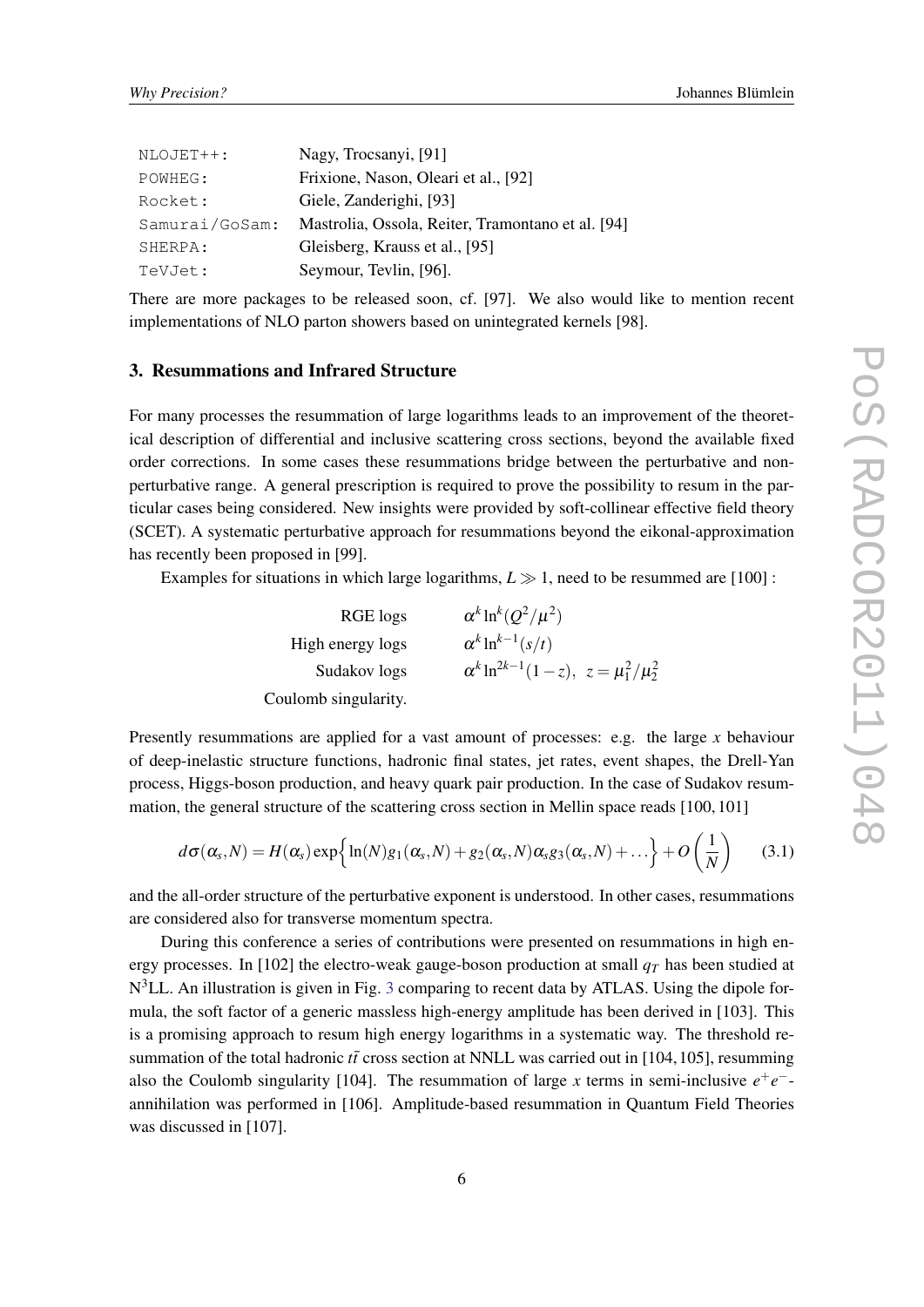<span id="page-6-0"></span>

Figure 3: The  $q_T$ -dependence of the resummed Drell-Yan cross section at LHC energies in N<sup>3</sup>LO compared to ATLAS-data; from [102],  $^{\copyright}(2012)$  Springer Verlag.

#### 4. Precision Calculations for Low-Energy Processes

The measurement of fundamental constants and the precise understanding of the associated radiative corrections to the fine structure constant  $\alpha_{\text{ORD}}(m_e)$  [108],  $(g_l - 2)$  [109–113], Fermi's constant *G<sup>F</sup>* and, related to it, precision physics in atomic systems, cf. e.g. [114], and other pure QED processes, cf. e.g. [115, 116], are of great importance. These constants form an important part of the present basis of the Standard Model. Due to the high experimental accuracy being reached, potential effects due to possible extensions of the Standard Model could be revealed comparing with the results of precision calculations. At this conference there were reports on the improvement of  $a_{\mu}^{\text{had}}$  taking into account  $\rho$ -meson width effects [117] and a report on high precision luminosity monitors at low energies [118], as well as an improvement of the *Kl*<sup>3</sup> form factor [119].

#### 5. Multi-Loop Corrections

Multi-loop calculations in QCD and QED are progressing reaching the 4- resp. 5-loop level and include massive 3-loop results. Various steps forward have been made in case of massless and massive NNLO calculations for  $2 \rightarrow 2$  processes in hadronic scattering. All these calculations will allow a much more precise understanding of important Standard Model processes, and related to it, the strong coupling constant, parton distributions, the top-quark mass, jet-physics, and the origin of particle masses, on the basis of upcoming experimental results at the LHC.

At this conference the completed *R*<sub>had</sub>-ratio to 4-loops has been reported [120]

$$
R(s) = 3\sum_{f} Q_f^2 \Big[ 1 + a_s + a_s^2 (1.986 - 0.1153N_f) + a_s^3 (6.637 + 1.200N_f + 0.00518N_f^2) \Big] - \left( \sum_{f} Q_f^2 \right)^2 \Big[ 1.2395a_s^3 - a_s^4 (17.8277 - 0.57489N_f) \Big] .
$$
 (5.1)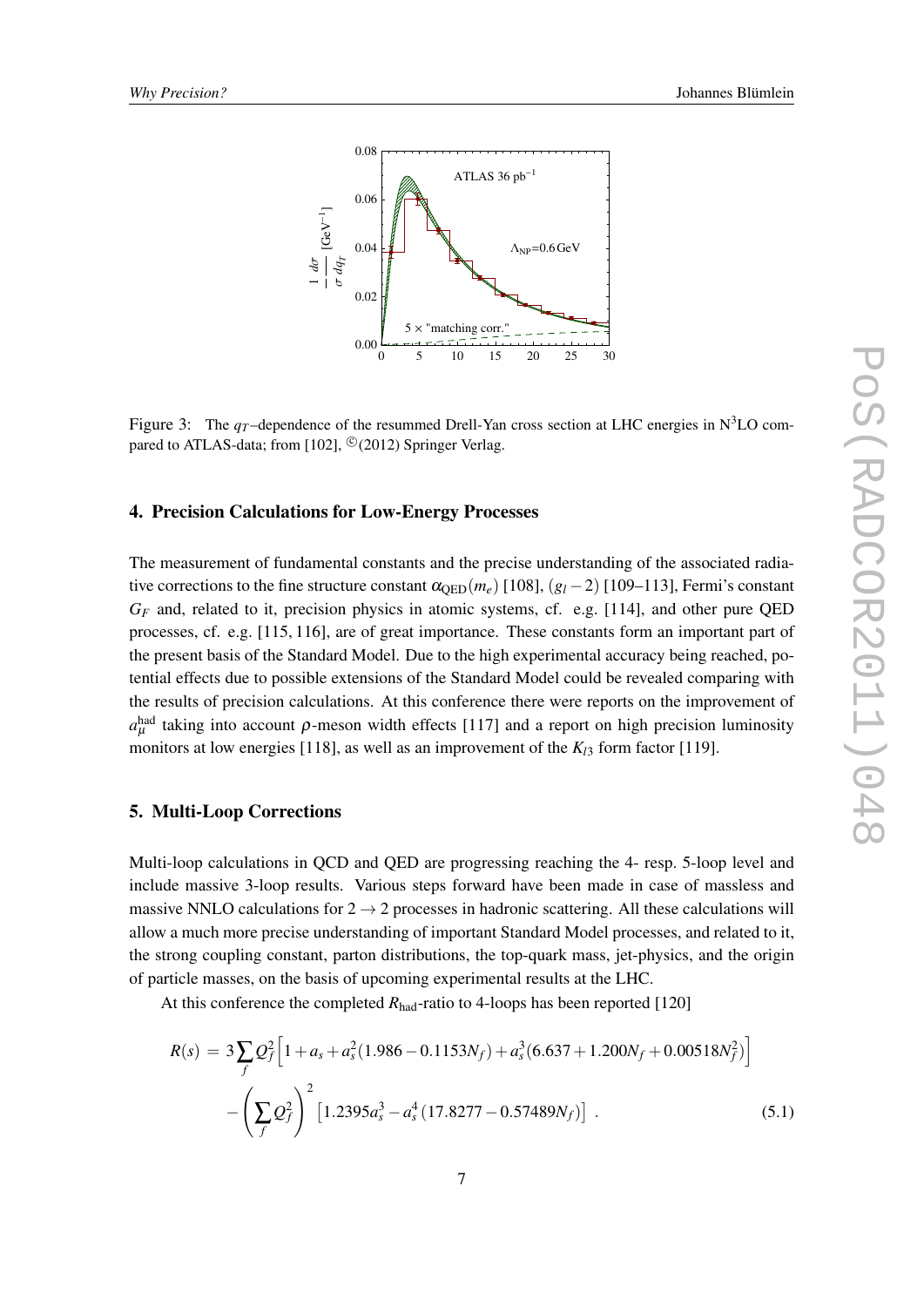The  $\beta$ -function of QED is now known analytically to 5-loop order [26] :

$$
\beta_{\text{QED}} = \frac{4}{3}a + 4a^2 - \frac{62}{9}a^2 - \left(\frac{5570}{243} + \frac{832}{9}\zeta_3\right)a^4 - \left(\frac{195067}{486} + \frac{800}{3}\zeta_3 + \frac{416}{3}\zeta_4 - \frac{6880}{3}\zeta_5\right)a^5.
$$
\n(5.2)

Until very recently the gluon-initiated hadronic inclusive production cross section has only been known in the heavy-top approximation. The finite mass effects in the scalar and pseudo-scalar case have been computed in [121, 122]. As has been shown in [122] the corrections both in the scalar and pseudo-scalar case are very small for Higgs-masses of *O*(120 GeV), but amount to 9% (scalar) resp. 22% (pseudoscalar) for masses around  $m = 300$  GeV. Results of a fully differential NNLO QCD calculations for vector boson and *W*-Higgs production at hadron colliders has been presented in [123] including resummations. The NNLO inclusive Higgs production cross section, including width effects, can be calculated with the code  $\pm$ H $\pm$ xs [124, 125]. Comparisons for a wider class of parton distribution functions are provided. In higher order calculations one central problem consists in disentangling of overlapping singularities. One way consists in special non-linear Feynman parameter mapping [126, 127], which allow the numeric calculations of the coefficients in the  $\varepsilon$ expansion. The method goes back to Hamberg and van Neerven [128]. The degree of non-linearity of the corresponding representation may limit an eventual analytic calculation, which, however, is not always intended. Non-planar massive double boxes have been calculated based on the code Reduze2 [129]. A related numerical calculation of two-loop box diagrams has been carried out in [67]. Massive Wilson coefficients in the asymptotic region  $Q^2 \gg m^2$  factorize into massive operator matrix elements and massless Wilson coefficients [130]. While this has been shown by an explicit calculations to work at  $O(\alpha^2)$  in case of massless external lines, a calculation in case of massive on-shell external lines has only been accomplished recently [131] calculating the  $O(\alpha^2)$ massive OMEs contributing to the process  $e^+e^- \to \gamma^*/Z^*$ . Here, the logarithmic terms at  $O(\alpha^2)$ yield the desired result, which is not the case for the constant terms, unlike at  $O(\alpha)$ , needing further investigation. Massive OMEs with massless external lines have been calculated to 3-loops in QCD [132–135] at general values of the Mellin variable *N* generalizing results obtained for fixed moments in [136], resp. fixed moments in case of two different fermion masses. Currently techniques are available to calculate the bubble- and ladder topologies. The summation methods and codes being used in the calculation have been improved essentially [137].

The knowledge of jet-production cross sections at LHC energies at NNLO is of central importance. This accuracy is required for sensible QCD tests, further constraints on the gluon and sea-quark densities, and a correct background description for various processes. Furthermore, a much deeper insight into QCD-scattering processes is obtained and various valuable new computation technologies are developed for these calculations. The same techniques allow the calculation of a series of other processes like  $pp \to \gamma + \text{jet}, 2\gamma, V + \text{jet}, VV, H^0 + \text{jet}$ . In earlier works the NNLO corrections to  $e^+e^- \rightarrow 3$ jets + *X* have been computed, cf. [138, 139]. Currently the calculation of the NNLO corrections to  $pp \rightarrow 2$  jets are underway, with contributions from different groups [140, 141]. Also the knowledge of the NNLO corrections to  $ep \rightarrow 2$  jets + *X* is of great importance. The available high precision data measured at HERA [142–144] will allow another precision measurement of the  $\alpha_s(M_Z^2)$ , still suffering from a large theory-error at NLO.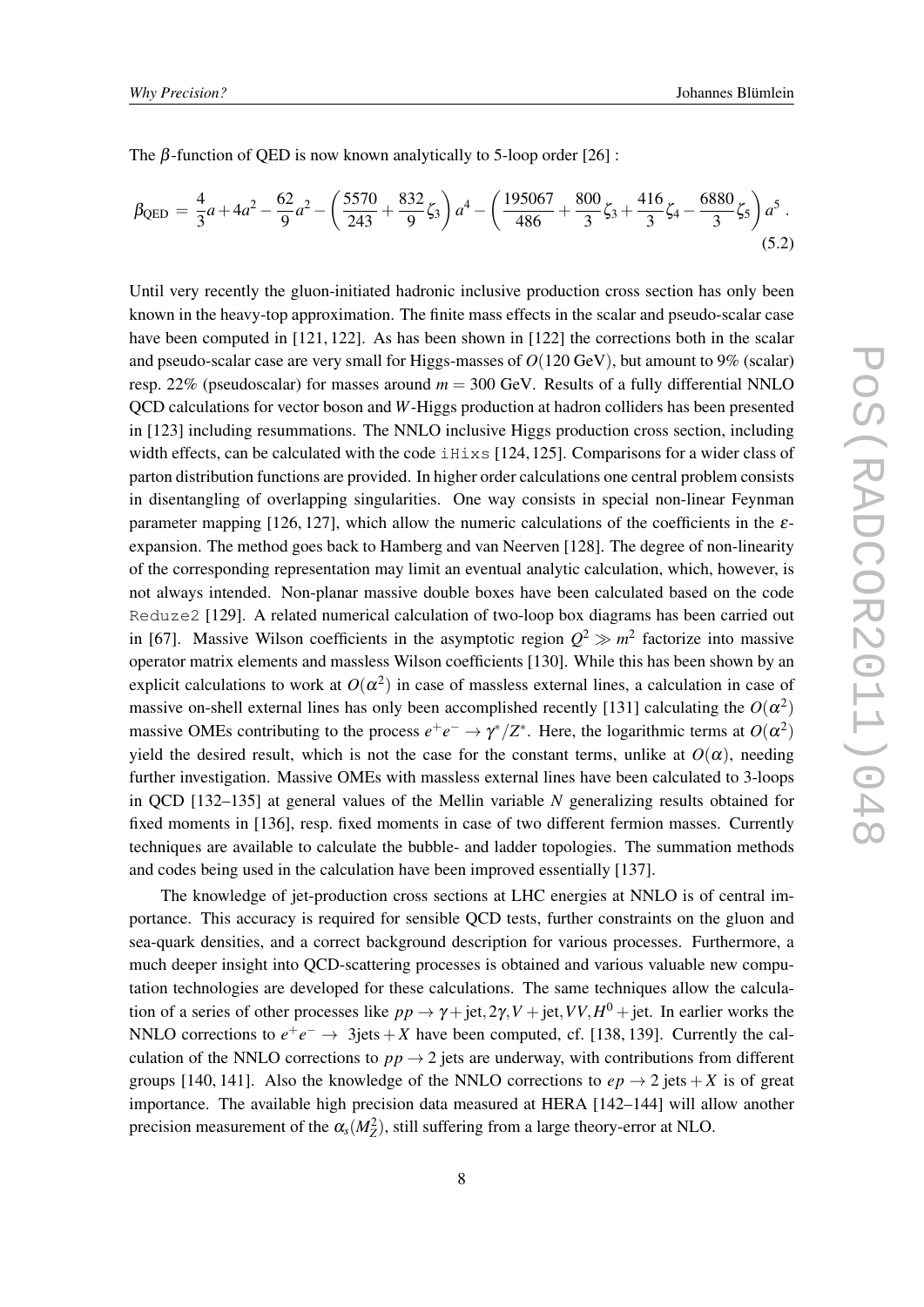Another important process at the LHC is  $pp \rightarrow t\bar{t}$ . Presently the NNLO corrections are known in approximate form based on NLO + threshold resummation and are available in different codes [145–147]. Recently also the Coulomb corrections have been include [104,148]. The calculation of the complete corrections, forming a challenging task, are presently in progress with contributions from different groups, see [149].

#### 6. Mathematical Methods in Feynman Diagram Calculations

Depending on the number of loops, legs, and scales involved in the corresponding problem the calculations can be either performed analytically, semi-analytically, or numerically. Numerical problems are solved using the languages Fortran, C and C++ at large farms. Many analytic calculations are based on FORM in its versions tform and parform [150], applying multiple threads on main frames or parallelizing to different processors in farms. Other computer algebra codes are written in maple [151], mathematica [152], or ginac [153]. Currently typical main frames are equipped with 200-300 Gbyte RAM and fast discs, which are about 10-20 times larger. There are problems for which an amount of 2 peta terms need to be processed [154], which requires run times of the order of one CPU year, to quote an example.

There are general tools for the generation of Feynman diagrams like  $QGRAF$  [155] and systematic ways to the Feynman parameter integrals, like graph polynomials [156].

Comparing various calculations the general observation is made that the results have common basis representations, re-appearing in the solution of many different problems [157–159]. In case of 0-scale problems, such as moments for anomalous dimensions, or expansion coefficients of the β-function, these are special numbers, like multiple zeta values [154], or corresponding values of iterated integrals at argument  $x = 1$  [160] over some special alphabets, up to those being generated by cyclotomic polynomials and elliptic integrals, [161–164]. Single scale quantities can be expressed in terms of harmonic sums [165, 166], harmonic polylogarithms [161], hyperlogarithms [167], cyclotomic polylogarithms [163], generalized harmonic sums [168, 169] and other extensions. General structures in case of two- and more scale problems at 2 loops and higher have not been studied systematically yet, but do certainly exist.

Integration and summation methods to solve 0-scale problems in the massless and massive case have been standardized in several packages like MINCER [170], Baikov's method [171], MATAD [172], qexp [173], a code for 4-loop vacuum-bubble master integrals [174], and Sigma [175]. One may use PSLQ-based [176] methods [154,177,178] to guess the corresponding quantity based on highly precise numerical values, and apply hyperlogarithms<sup>2</sup> at infinite argument [167].

In the calculation of 1-dimensional and higher dimensional quantities various methods play an important role :

• *Integration by parts.* Gauß' theorem [179] and relations implied by Lorentz-invariance allow to reduce Feynman integrals to so-called master integrals. There are various implementations of the corresponding algorithms [180], including the recent public codes  $\text{Air } [181]$ , FIRE [182] and REDUZE [129, 183].

<sup>&</sup>lt;sup>2</sup>Hyperlogarithms are distinct from the usual iterated integrals with multi-linear denominator functions, since the remainder variables are not constant but may be integrated over.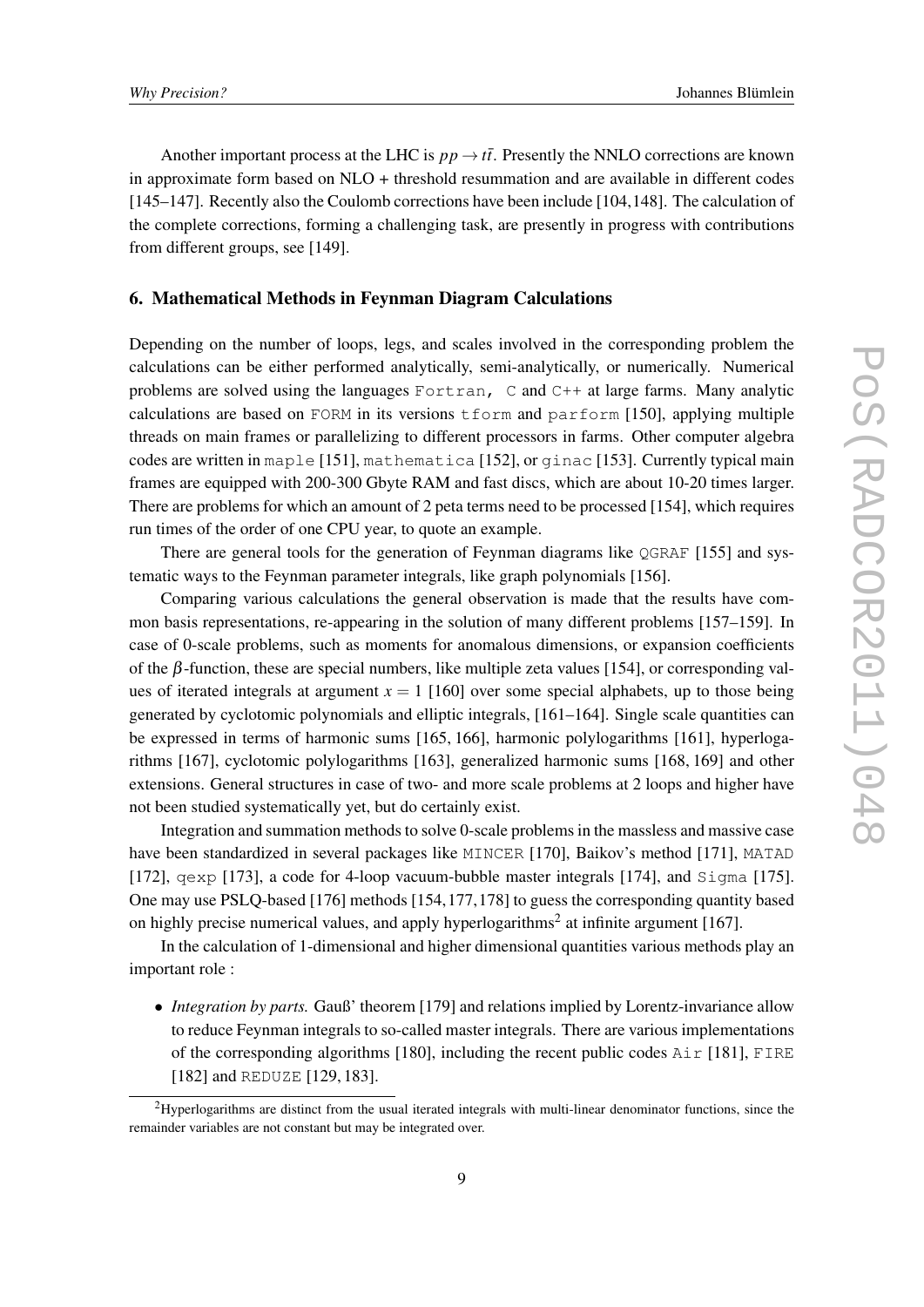- *Sector decomposition*. The decomposition of the integration range of individual Feynman parameter integrals allows the extraction of their singularities [184–187]. Corresponding codes are FIESTA [188], sector\_decomposition [189], CSectors [190], SecDec [191].
- *Mellin-Barnes integrals.* Mellin-Barnes transformations of Feynman parameter integrals [192–194] allow the  $\varepsilon$ -expansion and the numeric, or in certain cases also the analytic, calculation of the expansion coefficients. Corresponding codes are  $MB.m$ , MBasymptotics.m [195], barnesroutines.m [196], AMBRE.m [197], MBresolve [198].
- *Use of differential equations.* Master integrals can be often calculated using differential equations [199–201]. There are numerous applications of this method.
- *Generalized hypergeometric and related functions.* Feynman parameter integrals at 2-loops and in some cases at 3-loops can be represented by these higher transcendental functions [132, 135, 202–204]. Various packages for the expansion in the dimensional parameter  $\varepsilon$ around integer and half-integer values exist, as HypExp, HypExp2 and HyperDire [202, 205, 206].
- *Difference equations.* Feynman diagrams in Mellin space are related by difference equations [207, 208]. This method was applied systematically e.g. in in [157, 159, 209–212].
- *Summation methods.* Feynman parameter integrals can be transformed into multiply nested sums over hypergeometric terms. Sums of this kind can be solved in difference- and product fields. Powerful algorithms have been implemented in the package Sigma by C. Schneider [175]. Related to this, the application of multi-sum algorithms may be useful [208, 213].
- *Recurrences from moments*. If a sufficiently large number of moments for a recursive quantity can be generated, one may find its recurrence using the so-called guessing method [214]. It works reliably for very large systems and e.g. allows to reconstruct the 3-loop anomalous dimensions and massless Wilson coefficients. Here up to 5114 moments would be required for individual color factors and the recurrences obtained are of order 35 and degree ∼ 1000. They can be solved using available summation technologies [159].
- *Integration and holonomic functions.* In case of holonomic functions the associated multivariate difference or differential equations can in principle be obtained using the Almkvist-Zeilberger algorithm [215]. Implementations are given in [216, 217].

Relations between harmonic sums [165, 166, 218] and their generalizations [168, 169], resp. harmonic polylogarithms (and generalizations), including cyclotomic harmonic sums, polylogarithms and their generalizations [163] are encoded in packages like summer [165], harmpol [161], hpl [162], nestedsums [219, 220], HPL [221], Xsummer [222], HarmonicSums [217], and CHAPLIN [223]. A large data base for Euler-Zagier values was given in the multiple zeta value data mine [154]. Analytic continuations of harmonic sums to complex arguments *N* are given in [163, 169, 207, 224].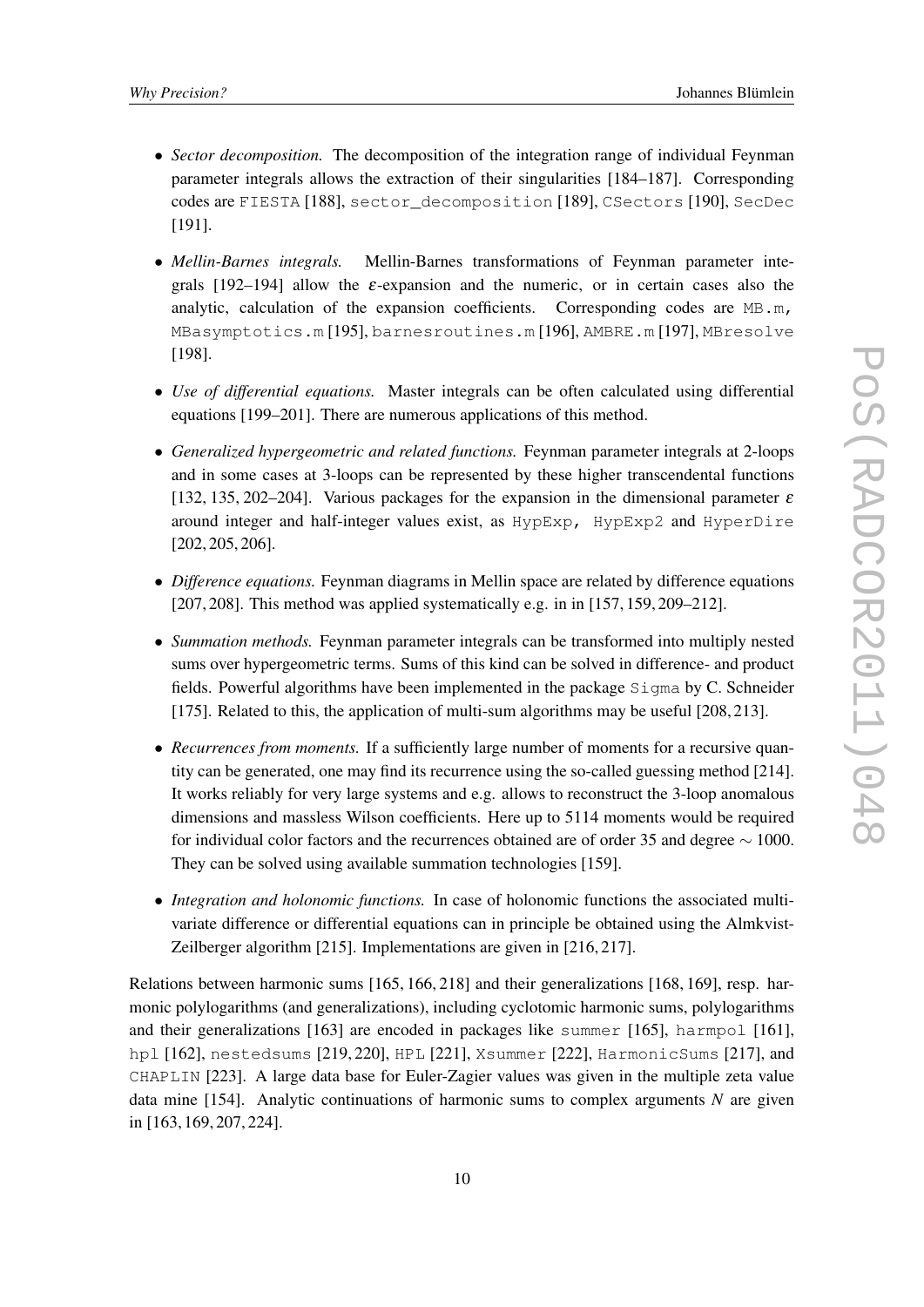### 7. Parton Distributions for the LHC

#### 7.1 NNLO PDFs

Let us now discuss some precision measurements in QCD at high energy colliders. The physics at the hadron colliders Tevatron and LHC depends very sensibly on the detailed knowledge of the parton distribution functions (PDFs). During the last decade they were improved steadily. At present they are determined with 3-loop accuracy from the world deep-inelastic and other precise hard scattering data. The five groups AB(K)M [225, 226], HERAPDF [227], JR [228], MSTW08 [229] and NNPDF [230] have carried out NNLO analyses and CTEQ will release NNLO results soon. Precision determinations of PDFs have to refer to consistent precision data. Here the use of the combined H1 and ZEUS data [231] is rather essential. The usual statistical measure  $(\Delta \chi^2 =$ 1), cf. [225, 226, 230], should be used, treating the systematic errors separately. Subsamples of precision data should reflect appropriately with their parameters within the global fit. In Fig. 4 the results of present PDF-fits are compared.



Figure 4: The 1  $\sigma$  band for the 4-flavor NNLO ABM11 PDFs [226] at the scale of  $\mu = 2$  GeV versus *x* (shaded area) compared with the PDFs obtained by other groups. Solid lines: JR09 [228], dashed dots: MSTW08 [229], dashes: NN21 [230]; from [226].

While the valence and sum of the light sea quark distributions agree rather well, there are still big differences in the gluon distribution, the difference of the light sea quark distributions and in case of the strange sea. These differences have an impact on the predictions of different scattering cross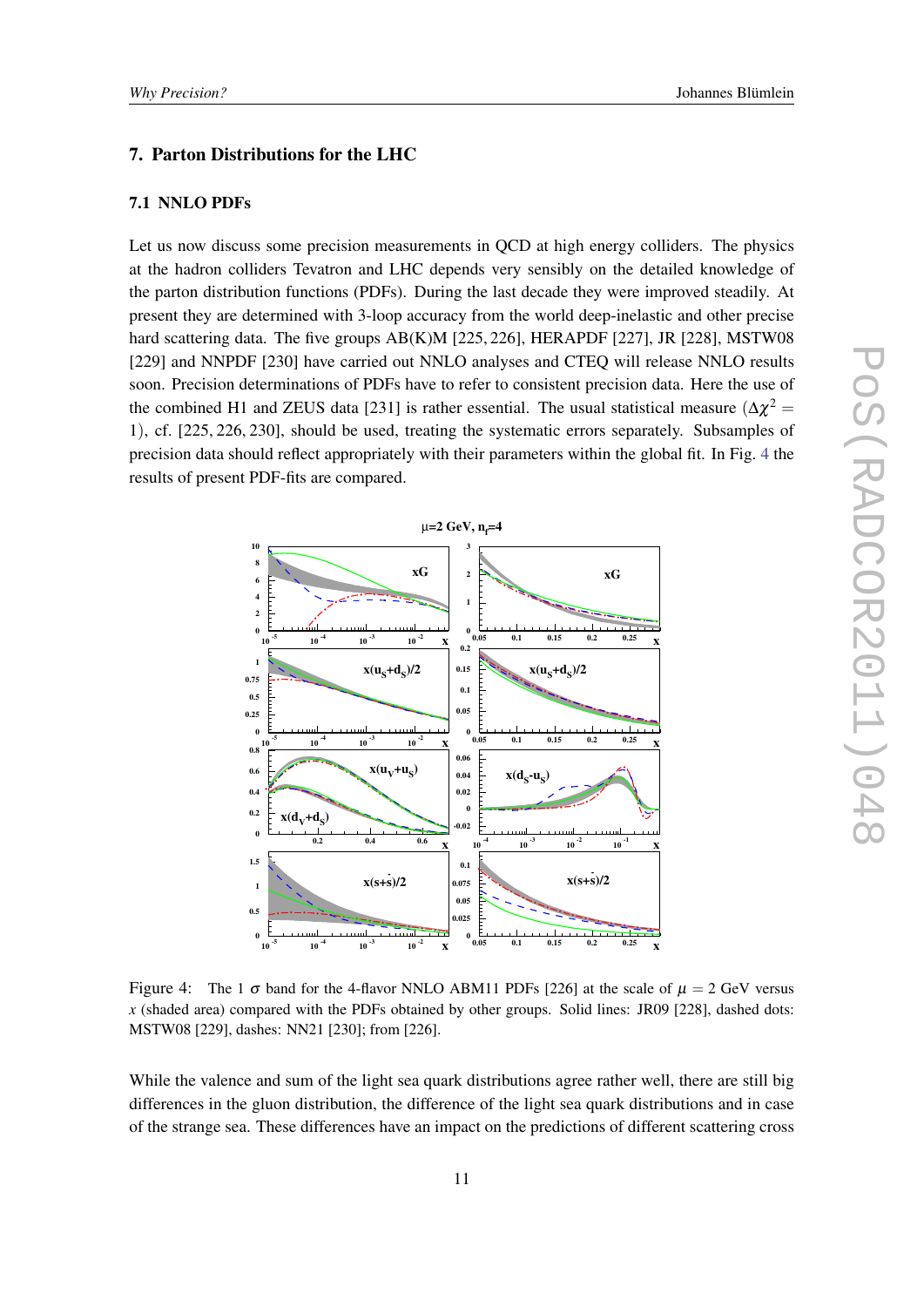sections at the LHC. In Ref. [226] a series of reasons for these differences were analyzed and the discussions between the fitting groups on further improvements are ongoing.

# **7.2**  $\alpha_s(M_Z^2)$

The determination of the strong coupling constant  $\alpha_s(M_Z^2)$  using various precision measurements and perturbative precision calculations resp. lattice simulations has been discussed recently in detail in Ref. [20]. Due to the high accuracy we will compare only the determinations at NNLO and higher, see Table 1.

|                 | $\alpha_{s}(M_{Z})$             |                                                |
|-----------------|---------------------------------|------------------------------------------------|
| <b>BBG</b>      | $\overline{0.1134 + 0.0019}$    | valence analysis, NNLO [232, 233]              |
| <b>BB</b>       | $0.1132 \pm 0.0022$             | valence analysis, NNLO [234]                   |
| <b>GRS</b>      | 0.112                           | valence analysis, NNLO [235]                   |
| <b>ABKM</b>     | $0.1135 \pm 0.0014$             | HQ: FFNS $n_f = 3$ [225]                       |
| <b>ABKM</b>     | $0.1129 \pm 0.0014$             | HQ: BSMN-approach [225]                        |
| <b>JR</b>       | $0.1124 \pm 0.0020$             | dynamical approach [228]                       |
| JR              | $0.1158 \pm 0.0035$             | standard fit [228]                             |
| ABM11           | $0.1134 \pm 0.0011$             | [226]                                          |
| <b>MSTW</b>     | $0.1171 \pm 0.0014$             | [236]                                          |
| <b>NN21</b>     | $0.1173 \pm 0.0007$             | [230]                                          |
| CT10            | $0.118 \pm 0.005$               | $[237]$                                        |
| Gehrmann et al. | $0.1153 \pm 0.0017 \pm 0.0023$  | $e^+e^-$ thrust [238]                          |
| Abbate et al.   | $0.1135 \pm 0.0011 \pm 0.0006$  | $e^+e^-$ thrust [239]                          |
| 3 jet rate      | $0.1175 \pm 0.0025$             | Dissertori et al. 2009 [240]                   |
| Z-decay         | $0.1189 \pm 0.0026$             | BCK 2008/12 (N <sup>3</sup> LO) [120, 241]     |
| $\tau$ decay    | $0.1212 \pm 0.0019$             | BCK 2008 [241]                                 |
| $\tau$ decay    | $0.1204 \pm 0.0016$             | Pich 2011 [20]                                 |
| $\tau$ decay    | $0.1180 \pm 0.0008$             | Beneke, Jamin 2008 [242]                       |
| lattice         | $0.1205 \pm 0.0010$             | PACS-CS 2009 (2+1 fl.) [243]                   |
| lattice         | $0.1184 \pm 0.0006$             | HPQCD 2010 [244]                               |
| lattice         | $0.1200 \pm 0.0014$             | ETM 2012 (2+1+1 fl.) [245]                     |
| <b>BBG</b>      | $0.1141 + 0.0020$<br>$- 0.0022$ | valence analysis, $N^3LO^*$ [232]              |
| <b>BB</b>       | $0.1137 \pm 0.0022$             | valence analysis, $N^3LO$ <sup>*</sup> ) [234] |
| world average   | $0.1184 \pm 0.0007$             | [246] (2009)                                   |
|                 | $0.1183 \pm 0.0010$             | [20] (2011)                                    |

Table 1: Summary of recent NNLO QCD analyses of the DIS world data, supplemented by related measurements using other processes; from [226].

Flavor non-singlet analyses of the DIS world data were performed in [232, 234, 235], with an accuracy of  $\Delta \alpha_s(M_Z) \simeq 2\%$ . The difference between the value at  $N^3LO^*$  and NNLO amounts to  $\sim 0.0007$  indicating the size of remaining uncertainty. A difference of  $\Delta \alpha_s(M_Z) = 0.0006$  due to the treatment of the heavy-flavor corrections was observed. These uncertainties signal the typical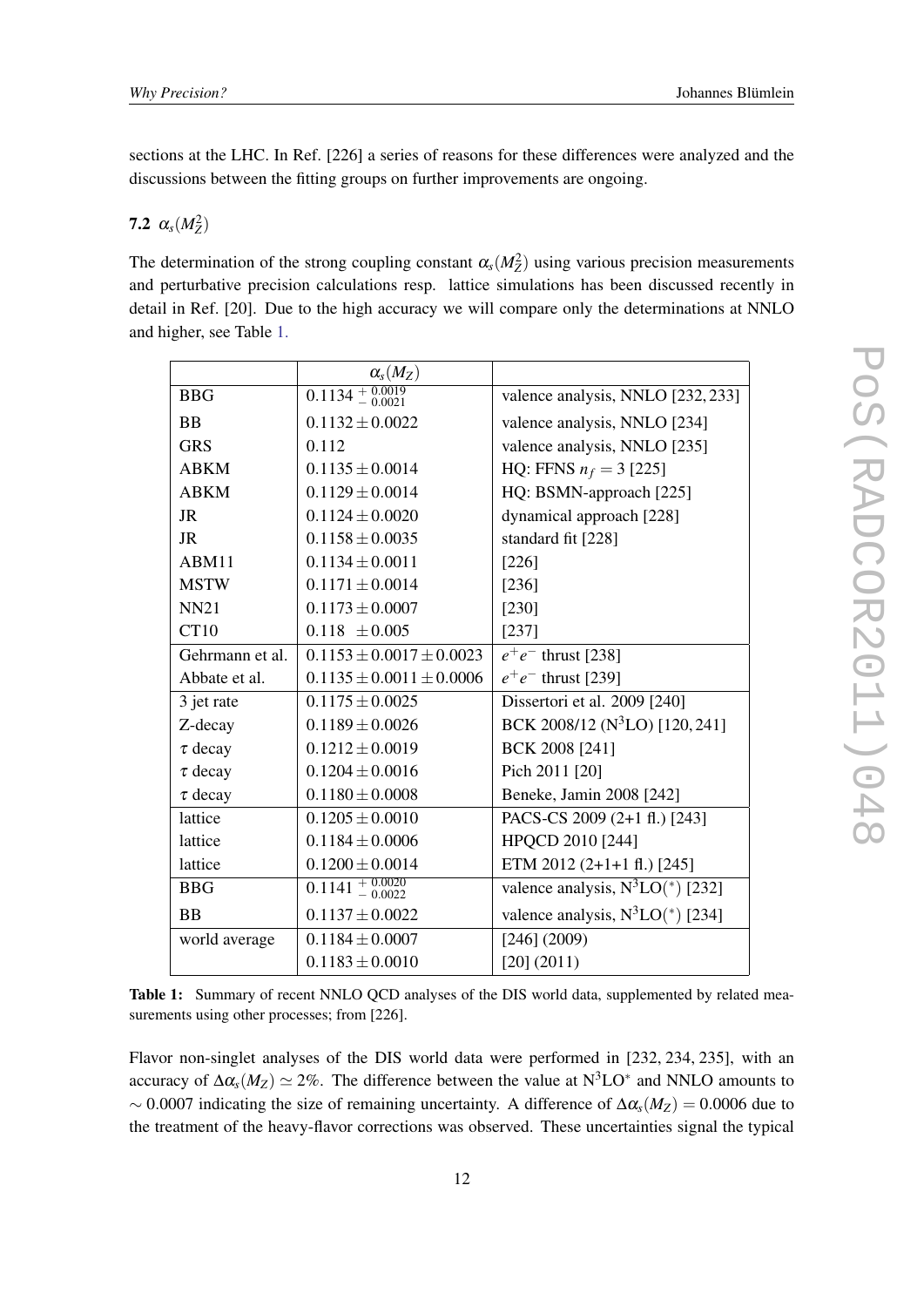theory errors remaining at the present level of description. The combined flavor non-singlet and singlet analyses [225, 226, 228] obtained quite similar values. The inclusion of Tevatron jet data, cf. [247], although only a NNLO<sup>∗</sup> analysis, alters this values at most to  $\alpha_s(M_Z) = 0.1149 \pm 0.0012$ . Re-analyzes have to be performed as soon as the NNLO corrections become available. Low values of  $\alpha_s(M_Z)$  have also been found in the analysis of thrust in  $e^+e^-$ -annihilation in [238, 239]. Larger central values of  $\alpha_s(M_Z)$  at NNLO are reported by MSTW [236] and NN21 [230]. These fits include a much broader set of hadronic scattering data in the analysis. A detailed discussion of sources causing these higher values has been given in Ref. [226]. A (preliminary) central value of  $\alpha_s(M_Z)$  reported by CT10 [237] is similar to MSTW and NN21 at NNLO, although accompanied by a rather large uncertainty of ∆α*s*(*MZ*) = 0.0050. Larger central values for α*s*(*MZ*) are obtained for the 3-jet rate in  $e^+e^-$  annihilation [240] at NNLO and for the *Z*-decay width at  $N^3LO$  [241]. The present  $\alpha_s(M_Z)$  values at NNLO extracted from  $\tau$ -decays vary between 0.1212 and 0.1180 [20, 241, 242].  $\alpha_s(M_Z^2)$  was also determined in different lattice simulations.

Despite the high precision on  $\alpha_s(M_Z^2)$  reached for different observables there is no consensus yet reached on the value of  $\alpha_s(M_Z^2)$ . The systematics between different measurements has still to be further understood and further precision data are needed. Ideal measurements could be performed at the Giga–*Z* option at a future linear collider.

## 7.3 *W*<sup>±</sup> and *Z*-boson production

The inclusive  $W^{\pm}$  and *Z*-boson production cross sections belong to the standard candles at the LHC, for which NNLO predictions have been calculated, cf. [248]. The cross sections and their



Figure 5: Measured and predicted fiducial cross section ratios,  $\sigma(W^+)/\sigma(Z^0)$  (left) and  $\sigma(W^-)/\sigma(Z^0)$ (right). The experimental uncertainty (inner yellow band) includes the experimental systematic errors. The total uncertainty (outer green band) includes the statistical uncertainty and the small contribution from the acceptance correction. The uncertainties of the ABKM [225], JR [228] and MSTW08 [229] predictions are given by the PDF uncertainties considered to correspond to 68 % CL and their correlations are derived from the eigenvector sets. The results for HERAPDF comprise all three sources of uncertainty of that set; from [249], Phys. Rev. D 85 (2012) 072004,  $^{\circ}$  (2012) by the American Physical Society.

ratios  $\sigma(W^{\pm})/\sigma(Z^0)$  were measured with a high accuracy at ATLAS [249], CMS [250] and LHCb, [251]. The cross section ratios are already nearly as precise as the theoretical predictions only taking into account the PDF-errors, see Fig. 5, since the luminosity errors and part of other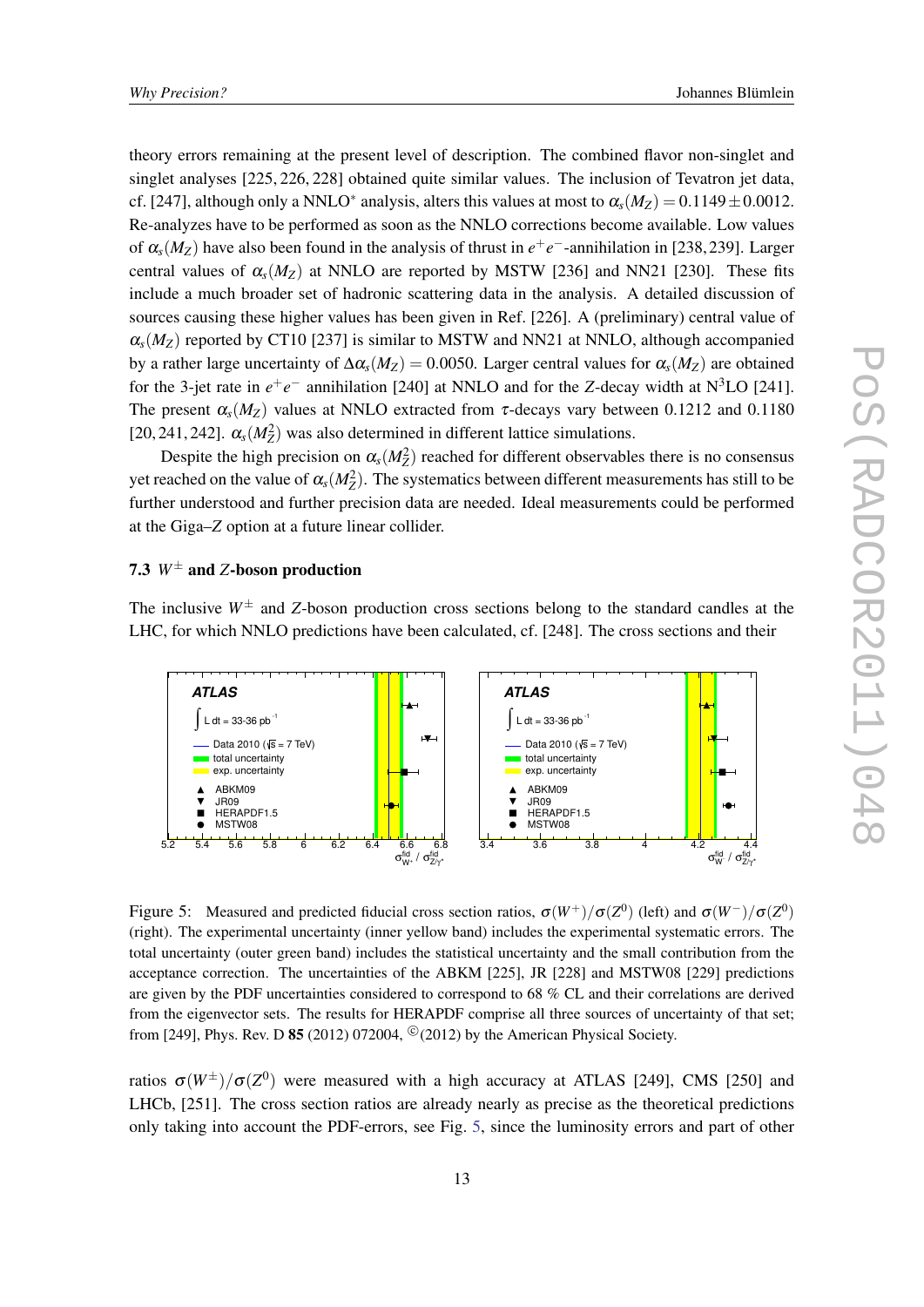systematic errors cancel. The different predictions do well agree with the measurements and a fit of these data will improve the present accuracy in the sea quark sector.

The LHCb measurements [251] shown in Fig. 6, due to its forward kinematics, are sensitive to the quark and anti-quark distributions at smaller values of *x*. Again, these data will improve the sea-quark distributions.



Figure 6: Measurements of the *Z*,*W*<sup>+</sup> and *W*<sup>−</sup> cross-section and ratios, data are shown as bands with the statistical (dark shaded/orange) and total (light hatched/yellow) errors. The measurements are compared to NNLO and NLO predictions with different PDF sets for the proton (ABKM [225], JR [228] and MSTW08 [229], NNPDF [252], and CTEQ [253]), shown as points with error bars. The PDF uncertainty, evaluated at the 68% confidence level, and the theoretical uncertainties are added in quadrature to obtain the uncertainties of the predictions; from [251] with kind permission of the LHCb collaboration.

#### 7.4 Jet production

The jet cross sections at LHC are particularly sensitive to the gluon distribution and the value of  $\alpha_s(M_Z^2)$ . Di- and multi-jet final states allow for a better definition of hard scales involved and are expected to allow for more direct comparisons to perturbative predictions. CMS has compared their jet distributions to predictions based on different sets of NLO parton densities [254] in Fig. [7](#page-14-0). The dijet mass data show a sensitivity w.r.t. to the different parton distributions at the level of 20– 30% at NLO. The systematic and scale variation errors are still large. The comparison shows that MSTW [229] and NNPDF [255] give predictions a bit higher than the data, while HERAPDF [227] and ABKM09 [225] are closer to the central values. The data are gluon-dominated and one may expect good constraints from these and other jet data on the gluon distribution in the future.

#### 7.5 Higgs Search

The search for the Higgs boson(s) of the Standard Model and of its possible extensions is one of the central tasks of the LHC experiments. The main production process,  $gg \to H^0$ , depends on the PDFs and  $\alpha_s(M_Z^2)$  like  $\alpha_s^2 xG(x) \otimes xG(x)$ , where  $xG(x)$  denotes the gluon momentum distribution and  $\otimes$  the Mellin convolution. The remaining uncertainties both in the PDFs and in  $\alpha_s(M_Z^2)$  propagate into the current prediction for the inclusive Higgs production cross section, cf. e.g. [125], Fig. [8,](#page-14-0) which has to be considered in the ongoing experimental analyzes setting exclusion limits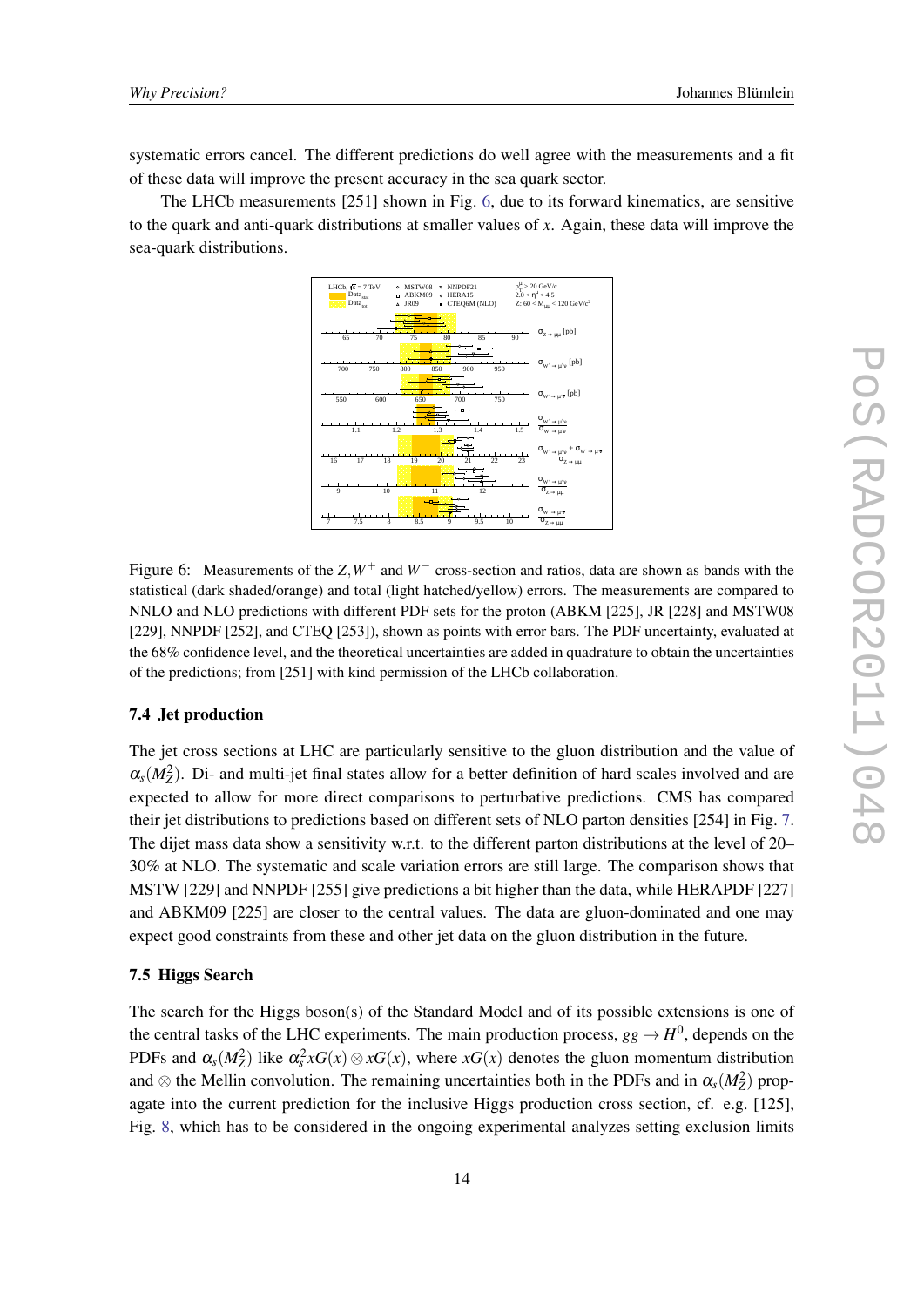<span id="page-14-0"></span>for Higgs bosons. The current search explores the mass range above  $m_{H^0} = 114.4$  GeV [256], with first limits being obtained in [257, 258].



Figure 7: CMS dijet mass data for  $2.0 < |y|_{max} < 2.5$  are presented vs.  $M_{ij}$  with statistical (error bars) as well as systematic uncertainties (grey band) as ratio to NLO using the CT10 PDFs [259]. Additional prediction are shown using the MSTW2008 and NNPDF2.1 (left) and the HERAPDF1.0 [227] and ABKM09 PDFs [225] (right). PDF uncertainties are displayed as colored bands. Common theoretical uncertainties from scale choices and non-perturbative (NP) corrections are indicated by dashed magenta lines; from [254] with kind permission.



Figure 8: The uncertainty of the Higgs cross-section due to the different sets of parton distribution functions ABM11 [226], JR09 [228], MSTW08 [229], and NN21 [230]; from [125] <sup>©</sup> (2012) Springer Verlag.

#### 8. Beyond the Standard Model

The contributions to the conference which dealt with possible extensions of the Standard Model concerned corrections in the MSSM [260, 261] and Kaluza-Klein models [262–264]. There is an increasing number of studies of higher order corrections in renormalizable extensions of the Standard Model, still awaiting experimental evidence. The LHC experiments have carried out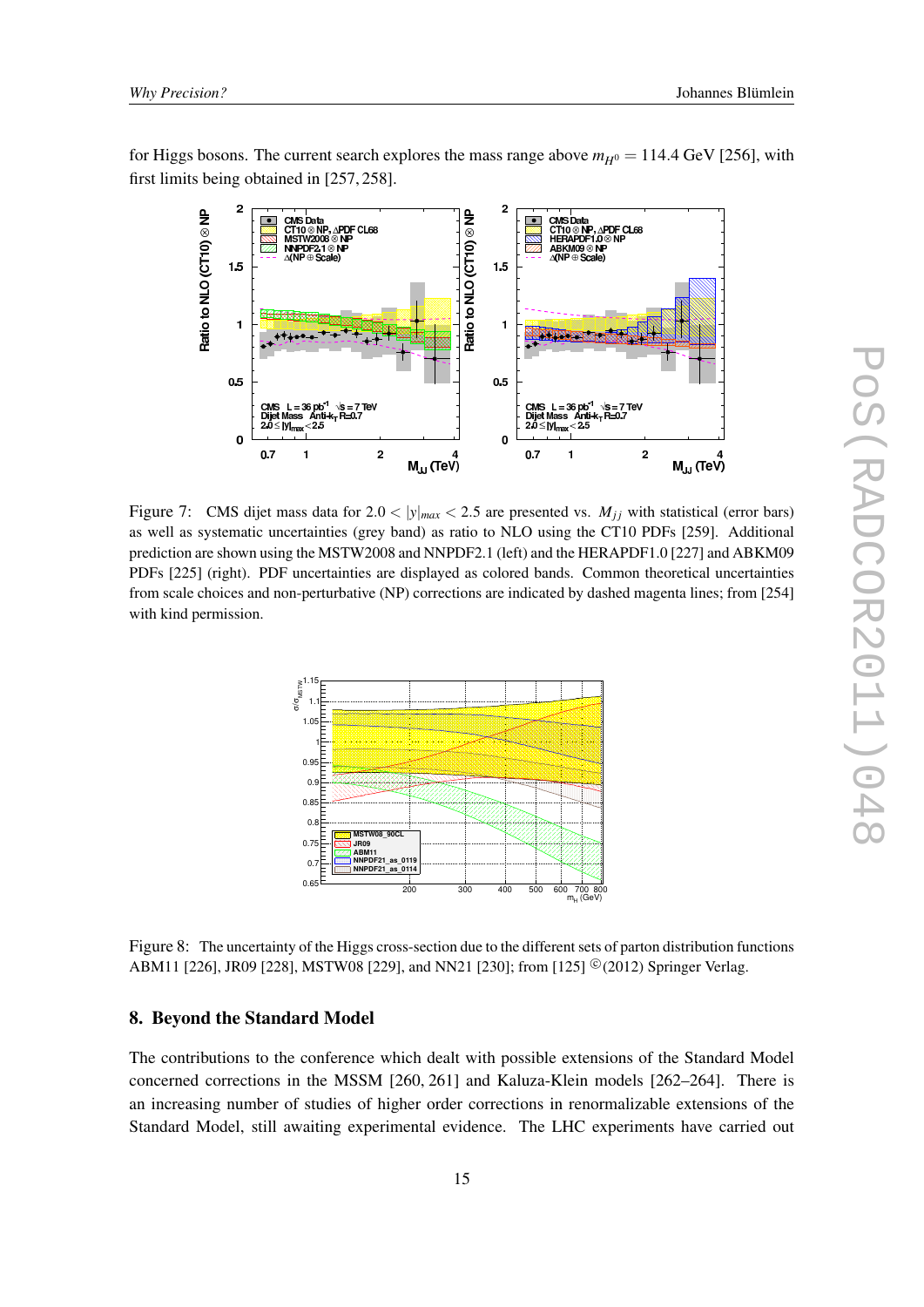numerous searches excluding new particles or forces below scales of  $\sim 0.5 - 5$  TeV, depending on the respective model. Key questions concerning extensions of the Standard Model are :

- Which mechanism generates the masses of the present fundamental particles?
- Do the fundamental forces unify and where?
- Which laws lead to the observed mass spectrum?
- What is the role of gravity?

#### 9. Summary

In conclusion, the field of high precision high energy physics is in good shape. Many more precision measurements will be performed at various colliders such as the LHC, lower energy facilities, at JPARC, and at planned facilities like a *B*-factory, the EIC, and ILC. The calculational tools do vastly evolve. The automation of NLO calculations has proceeded very far and includes many important processes already. Highly efficient numerical methods are available. Methods based on computer algebra advance very quickly yielding deeper insight into the analytic structure of quantum field theories. More and more new and longer known mathematical technologies contribute to significant progress in our field. The NLO calculations reached 7-point functions. Resummations are needed in many places to bridge between the perturbative and non-perturbative regions. At NNLO the calculations reached  $2 \rightarrow 2(3)$  scattering processes including masses. 4-loop QCD corrections started and more are to come, and first 5-loop results are available. Renormalizable QFTs start to request Tbyte CPUs to solve problems analytically. Sophisticated integrations turn more and more into algebraic problems. Many of the current developments were driven by high precision measurements. Both the precision reached in experiment paired with highly accurate theoretical results lead to a very deep understanding of the structures currently being probed at shortest distances, resp. highest energies. We all enjoy to contribute to and to witness these fascinating and ground-breaking computations in one of the most fundamental fields of science and urgently await to see experimental deviations of these predictions, which are due to new physics.

#### Acknowledgment.

I would like to cordially thank the organizers of RADCOR 2011 on behalf of all participants for their excellent work and all their effort to make this conference possible. This work has been supported in part by DFG Sonderforschungsbereich Transregio 9, Computergestützte Theoretische Teilchenphysik, and EU Network LHCPHENOnet PITN-GA-2010-264564.

#### **References**

- [1] J. Kepler, *Tabulae Rudolphinae, Quibus Astronomicae Scientiae, Temporum longinquitate collapsae Restauratio continetur; A Phoenice illo Astronomorum Tychone, Ex illustri & Generosa Braheorum in Regno Daniae familia oriundo Equite*, (J. Saurii, Ulmae, 1627-[1630]).
- [2] J. Kepler, *Astronomia nova aitiologetos seu Physica coelestis*, (G. Voegelinus, Heidelberg , 1609); J. Kepler, *Harmonices Mundi libri V.*, (G. Tampacchii, Linz , 1619).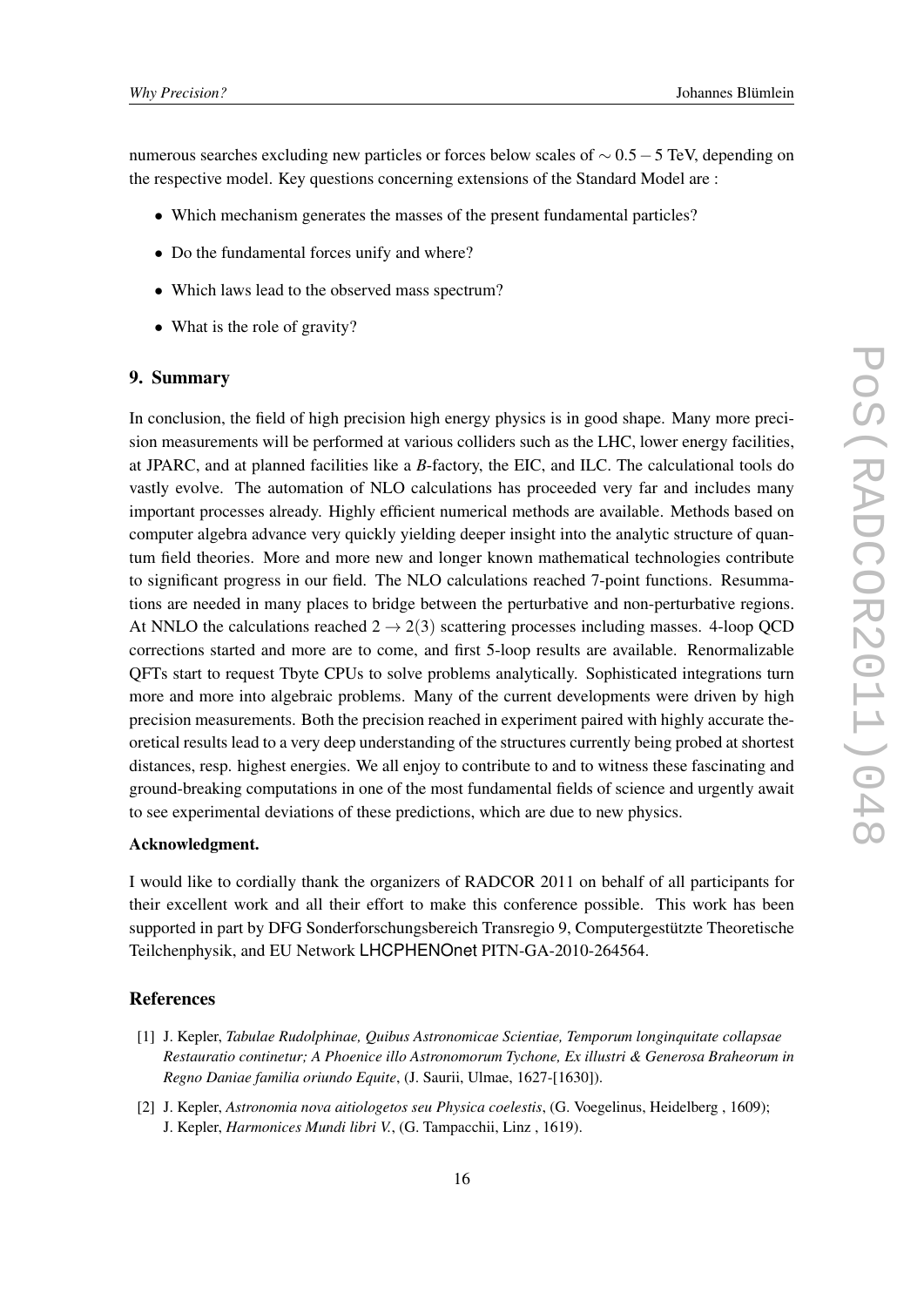- [3] Sir I. Newton, *Philosophiae Naturalis Principia Mathematica*, (S. Pepys, Londini, 1686); German translation by J. Ph. Wolfers, (R. Oppenheim, Berlin 1872).
- [4] A.A. Michelson, American Journal of Science, 22 (1881) 120; A.A. Michelson and E.W. Morley, American Journal of Science, 34 (1887) 333.
- [5] H.A. Lorentz, Proc. Roy. Acad. Sci. Amsterdam 6 (1904) 809; H. Poincaré, Bull. Sci. Math. 28 (1904) 302; A. Einstein, Ann. Phys. (Leipzig) 17 (1905) 891.
- [6] T. Adam et al. [OPERA Collaboration], arXiv:1109.4897 [hep-ex].
- [7] CERN press release Feb. 23 2012, http://press.web.cern.ch/press/ pressreleases/Releases2011/PR19.11E.html.
- [8] M. Antonello *et al.* [ICARUS Collaboration], arXiv:1203.3433 [hep-ex].
- [9] F. Kurlbaum, Ann. Phys. (Leipzig) 65 (1898) 759; H. Rubens and F. Kurlbaum, Sitz.-Ber. Preuß. Alad. Wiss. (1900) 929; O. Lummer and E. Pringsheim, Verh. Dtsch. phys. Ges. 2 (1900) 176.
- [10] M. Planck, Verh. Dtsch. phys. Ges. 2 (1900) 237.
- [11] J.J. Balmer Ann. Physik (Leipzig) 261 (1885) 80; Th. Lyman Astrophysical J. 23 (1906) 181; Nature 93 (1914) 241; W. Ritz, Phys. Zeitschr. 11 521 (1908) 521; F. Paschen, Ann. Phys. (Leipzig) 27 (1908) 565.
- [12] N. Bohr, Phil. Mag. **26** (1913) 1.
- [13] O.R. Frisch and O. Stern, Z. Physik 85 (1933) 4.
- [14] E. D. Bloom, D. H. Coward, H. C. DeStaebler, J. Drees, G. Miller, L. W. Mo, R. E. Taylor, M. Breidenbach *et al.*, Phys. Rev. Lett. 23 (1969) 930; M. Breidenbach, J. I. Friedman, H. W. Kendall, E. D. Bloom, D. H. Coward, H. C. DeStaebler, J. Drees, L. W. Mo *et al.*, Phys. Rev. Lett. 23 (1969) 935.
- [15] F. J. Hasert, H. Faissner, W. Krenz, J. Von Krogh, D. Lanske, J. Morfin, K. Schultze, H. Weerts *et al.*, Phys. Lett. B46 (1973) 121; C. Y. Prescott, W. B. Atwood, R. L. Cottrell, H. C. DeStaebler, E. L. Garwin, A. Gonidec, R. H. Miller, L. S. Rochester *et al.*, Phys. Lett. B77 (1978) 347.
- [16] G. Arnison *et al.* [ UA1 Collaboration ], Phys. Lett. **B122** (1983) 103; M. Banner *et al.* [ UA2 Collaboration ], Phys. Lett. B122 (1983) 476.
- [17] M. J. G. Veltman, Nucl. Phys. **B123** (1977) 89.
- [18] F. Abe *et al.* [ CDF Collaboration ], Phys. Rev. Lett. 74 (1995) 2626 [hep-ex/9503002]; S. Abachi *et al.* [ D0 Collaboration ], Phys. Rev. Lett. 74 (1995) 2632 [hep-ex/9503003].
- [19] Particle data Group, Higgs boson limits. http://pdg.lbl.gov/2011/figures/figures.html.
- [20] S. Bethke, A. H. Hoang, S. Kluth, J. Schieck, I. W. Stewart, S. Aoki, M. Beneke *et al.*, arXiv:1110.0016 [hep-ph].
- [21] J. Katzy, ATLAS collaboration, these Proceedings.
- [22] M. Pieri, CMS collaboration, these Proceedings.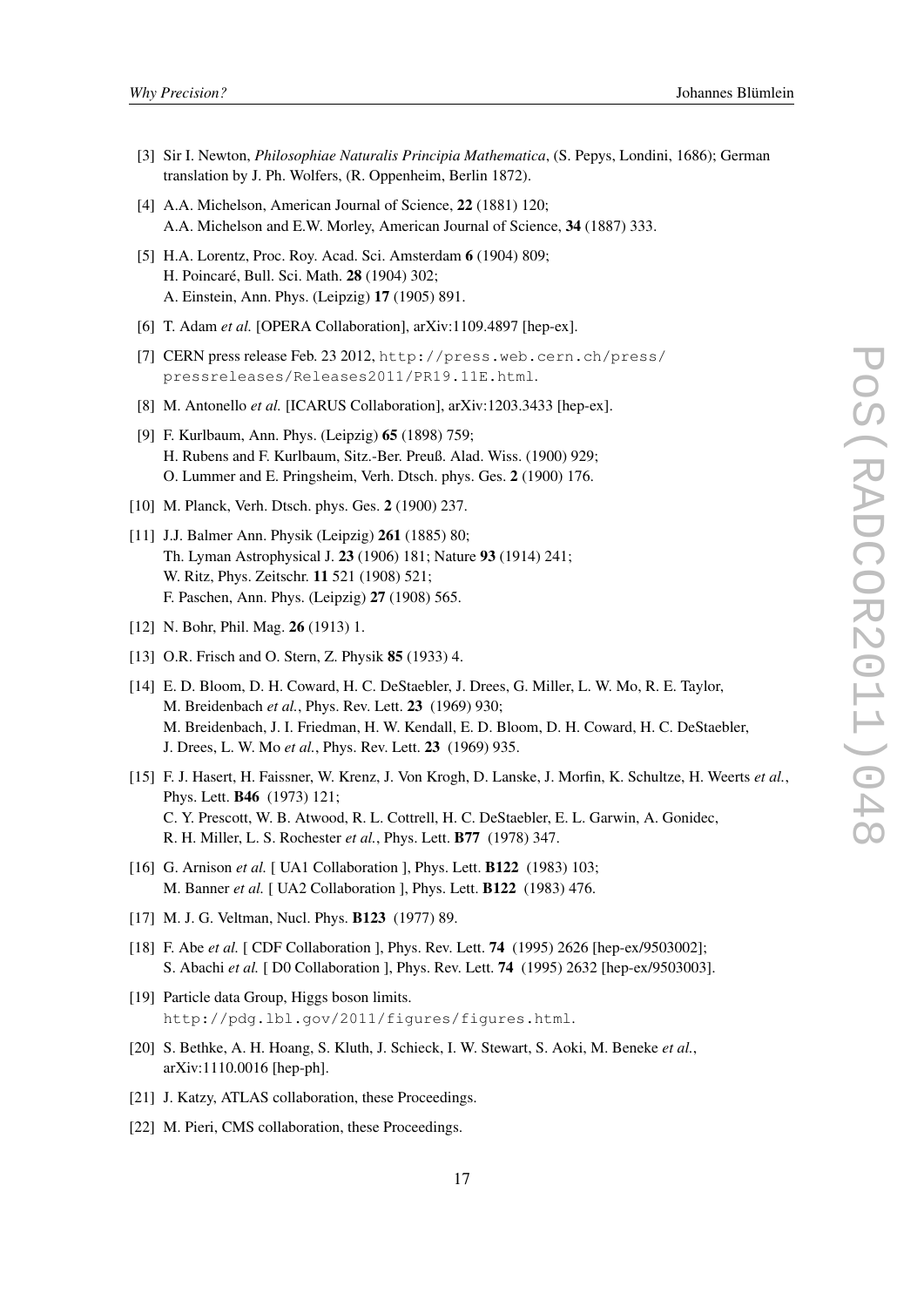- [23] E. Aschenauer et al., The EIC Collaboration, *A High Luminosity, High Energy Electron-Ion-Collider*, A White Paper Prepared for the NSAC LRP 2007; D. Boer, M. Diehl, R. Milner, R. Venugopalan, W. Vogelsang, D. Kaplan, H. Montgomery and S. Vigdor *et al.*, arXiv:1108.1713 [nucl-th].
- [24] J. A. Aguilar-Saavedra *et al.* [ECFA/DESY LC Physics Working Group Collaboration], hep-ph/0106315; E. Accomando *et al.* [ECFA/DESY LC Physics Working Group Collaboration], Phys. Rept. 299 (1998) 1 [hep-ph/9705442].
- [25] R.K. Ellis, Summary Talk, "QCD at the LHC", St. Andrews, Aug., 2011, http://conferen ce.ippp.dur.ac.uk/conferenceOtherViews.py?view=ippp&confId=311.
- [26] K. Chetyrkin, these Proceedings.
- [27] C. F. Berger, Z. Bern, L. J. Dixon, F. Febres Cordero, D. Forde, T. Gleisberg, H. Ita and D. A. Kosower *et al.*, Phys. Rev. D 80 (2009) 074036 [arXiv:0907.1984 [hep-ph]].
- [28] C. F. Berger, Z. Bern, L. J. Dixon, F. Febres Cordero, D. Forde, T. Gleisberg, H. Ita and D. A. Kosower *et al.*, Phys. Rev. Lett. 102 (2009) 222001 [arXiv:0902.2760 [hep-ph]].
- [29] R. K. Ellis, K. Melnikov and G. Zanderighi, Phys. Rev. D 80 (2009) 094002 [arXiv:0906.1445 [hep-ph]].
- [30] K. Melnikov and G. Zanderighi, Phys. Rev. D **81** (2010) 074025 [arXiv:0910.3671 [hep-ph]].
- [31] C. F. Berger, Z. Bern, L. J. Dixon, F. Febres Cordero, D. Forde, T. Gleisberg, H. Ita and D. A. Kosower *et al.*, Phys. Rev. D 82 (2010) 074002 [arXiv:1004.1659 [hep-ph]].
- [32] J. M. Campbell, R. K. Ellis and C. Williams, Phys. Rev. D 81 (2010) 074023 [arXiv:1001.4495 [hep-ph]].
- [33] C. F. Berger, Z. Bern, L. J. Dixon, F. Febres Cordero, D. Forde, T. Gleisberg, H. Ita and D. A. Kosower *et al.*, Phys. Rev. Lett. 106 (2011) 092001 [arXiv:1009.2338 [hep-ph]].
- [34] H. Ita, Z. Bern, L. J. Dixon, F. Febres Cordero, D. A. Kosower and D. Maitre, Phys. Rev. D 85 (2012) 031501 [arXiv:1108.2229 [hep-ph]].
- [35] Z. Bern, G. Diana, L. J. Dixon, F. Febres Cordero, S. Hoeche, D. A. Kosower, H. Ita and D. Maitre *et al.*, arXiv:1112.3940 [hep-ph].
- [36] A. Bredenstein, A. Denner, S. Dittmaier and S. Pozzorini, Phys. Rev. Lett. 103 (2009) 012002 [arXiv:0905.0110 [hep-ph]].
- [37] A. Bredenstein, A. Denner, S. Dittmaier and S. Pozzorini, JHEP 1003 (2010) 021 [arXiv:1001.4006 [hep-ph]].
- [38] G. Bevilacqua, M. Czakon, C. G. Papadopoulos, R. Pittau and M. Worek, JHEP 0909 (2009) 109 [arXiv:0907.4723 [hep-ph]].
- [39] G. Bevilacqua, M. Czakon, C. G. Papadopoulos and M. Worek, Phys. Rev. Lett. 104 (2010) 162002 [arXiv:1002.4009 [hep-ph]].
- [40] G. Bevilacqua, M. Czakon, C. G. Papadopoulos and M. Worek, Phys. Rev. D 84 (2011) 114017 [arXiv:1108.2851 [hep-ph]].
- [41] T. Binoth, N. Greiner, A. Guffanti, J. Reuter, J. -P. .Guillet and T. Reiter, Phys. Lett. B 685 (2010) 293 [arXiv:0910.4379 [hep-ph]].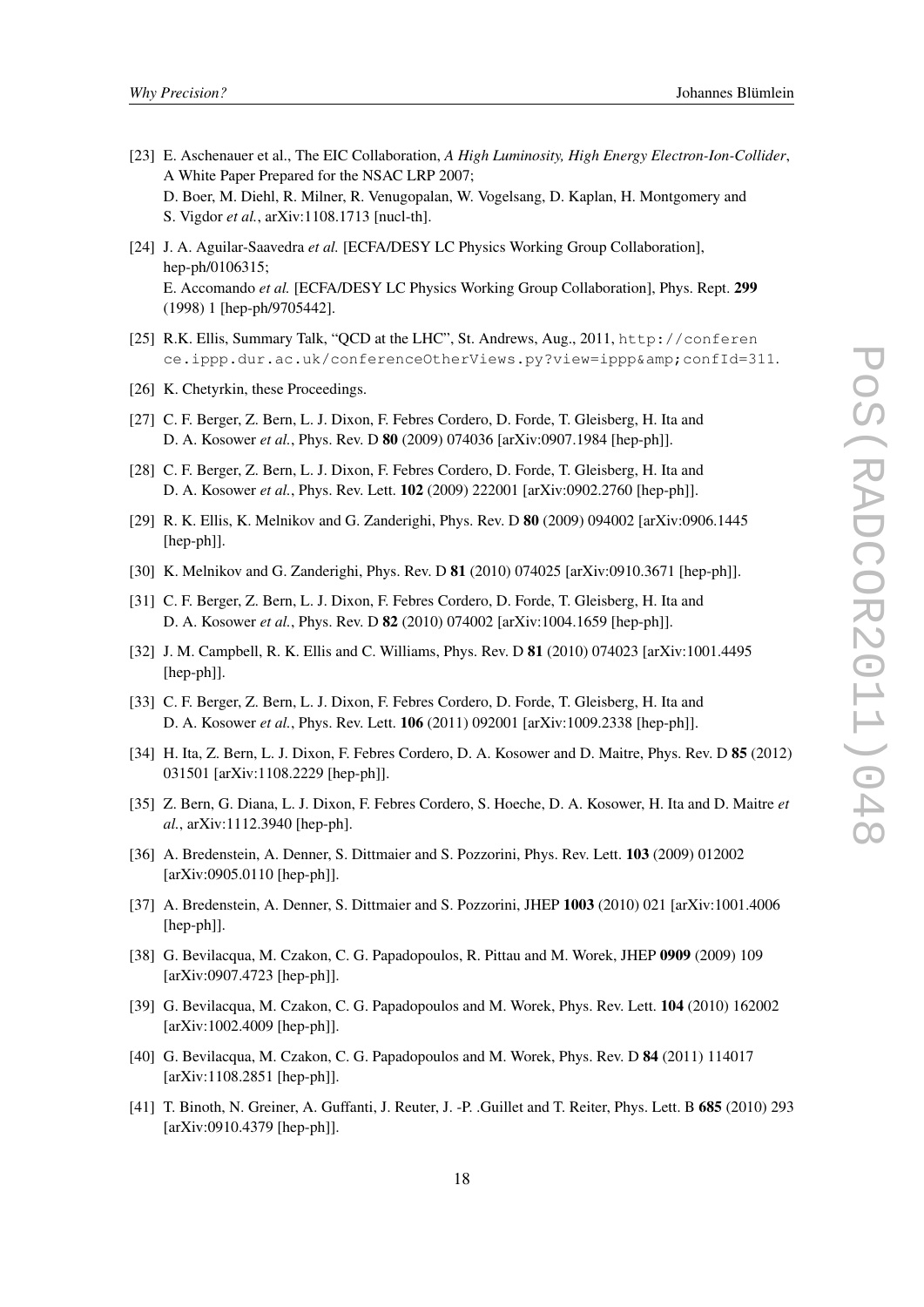- [42] N. Greiner, A. Guffanti, T. Reiter and J. Reuter, Phys. Rev. Lett. 107 (2011) 102002 [arXiv:1105.3624 [hep-ph]].
- [43] G. Bevilacqua, M. Czakon, A. van Hameren, C. G. Papadopoulos and M. Worek, JHEP 1102 (2011) 083 [arXiv:1012.4230 [hep-ph]].
- [44] A. Denner, S. Dittmaier, S. Kallweit and S. Pozzorini, Phys. Rev. Lett. 106 (2011) 052001 [arXiv:1012.3975 [hep-ph]].
- [45] T. Melia, K. Melnikov, R. Rontsch and G. Zanderighi, JHEP 1012 (2010) 053 [arXiv:1007.5313 [hep-ph]].
- [46] N. Greiner, G. Heinrich, P. Mastrolia, G. Ossola, T. Reiter, and F. Tramontano, arXiv:1202.6004.
- [47] T. Melia, K. Melnikov, R. Rontsch and G. Zanderighi, Phys. Rev. D 83 (2011) 114043 [arXiv:1104.2327 [hep-ph]].
- [48] F. Campanario, C. Englert, M. Rauch and D. Zeppenfeld, Phys. Lett. B 704 (2011) 515 [arXiv:1106.4009 [hep-ph]].
- [49] R. Frederix, S. Frixione, K. Melnikov and G. Zanderighi, JHEP 1011 (2010) 050 [arXiv:1008.5313 [hep-ph]].
- [50] S. Becker, D. Goetz, C. Reuschle, C. Schwan and S. Weinzierl, Phys. Rev. Lett. 108 (2012) 032005 [arXiv:1111.1733 [hep-ph]].
- [51] S. J. Parke and T. R. Taylor, Phys. Rev. Lett. 56 (1986) 2459.
- [52] F. A. Berends and W. T. Giele, Nucl. Phys. B 294 (1987) 700.
- [53] F. A. Berends and W. T. Giele, Nucl. Phys. B 306 (1988) 759.
- [54] M. L. Mangano, S. J. Parke and Z. Xu, Nucl. Phys. B 298 (1988) 653.
- [55] E. Witten, Commun. Math. Phys. 252 (2004) 189 [hep-th/0312171]; F. Cachazo, P. Svrcek and E. Witten, JHEP 0409 (2004) 006 [hep-th/0403047]; R. Britto, F. Cachazo and B. Feng, Nucl. Phys. B 715 (2005) 499 [hep-th/0412308]; R. Britto, F. Cachazo, B. Feng and E. Witten, Phys. Rev. Lett. 94 (2005) 181602 [hep-th/0501052].
- [56] R. K. Ellis, Z. Kunszt, K. Melnikov and G. Zanderighi, arXiv:1105.4319 [hep-ph].
- [57] Z. Bern, L. J. Dixon, D. C. Dunbar and D. A. Kosower, Nucl. Phys. B 425 (1994) 217 [hep-ph/9403226]. Nucl. Phys. B 435 (1995) 59 [hep-ph/9409265].
- [58] Z. Bern *et al.* [NLO Multileg Working Group Collaboration], *The NLO multileg working group: Summary report*, arXiv:0803.0494 [hep-ph].
- [59] See e.g. A. Denner, S. Dittmaier, M. Roth and D. Wackeroth, Nucl. Phys. B 587 (2000) 67 [hep-ph/0006307].
- [60] See e.g. J. Fleischer and T. Riemann, Phys. Lett. B 707 (2012) 375 [arXiv:1111.5821 [hep-ph]] and references therein.
- [61] A. van Hameren, these Proceedings.
- [62] S. Becker, D. Goetz, C. Reuschle, C. Schwan and S. Weinzierl, arXiv:1112.3521 [hep-ph];
- [63] S. Pozzorini, these Proceedings.
- [64] F. Campanario, C. Englert, M. Rauch, M. Spannowsky and D. Zeppenfeld, arXiv:1112.6336 [hep-ph].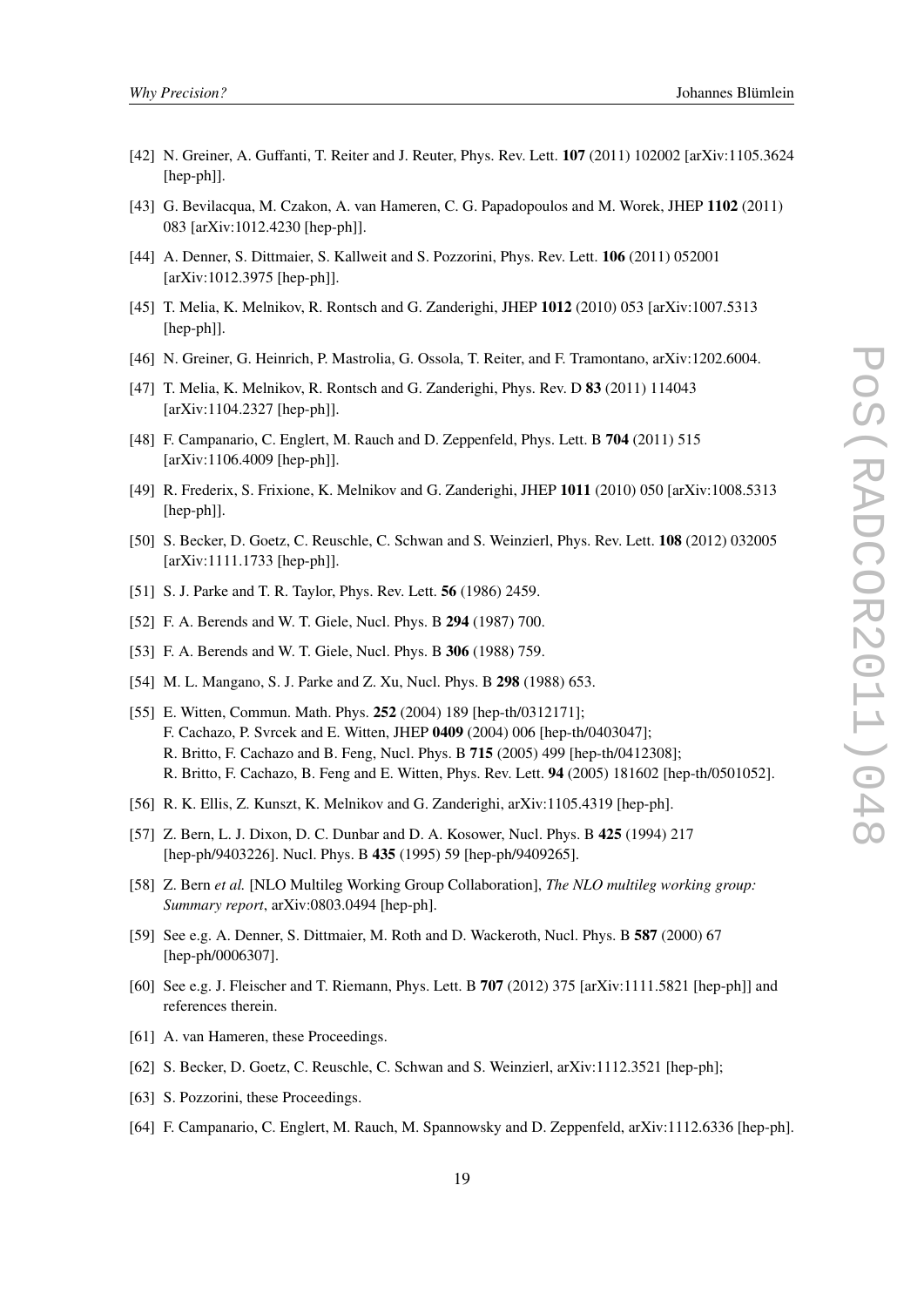- [65] P. Agrawal and A. Shivaji, arXiv:1201.0511 [hep-ph].
- [66] J. Fleischer, T. Riemann and V. Yundin, arXiv:1202.0730 [hep-ph];
- [67] J. Fujimoto, these Proceedings;
	- F. Yuasa, E. de Doncker, N. Hamaguchi, T. Ishikawa, K. Kato, Y. Kurihara, J. Fujimoto and Y. Shimizu, arXiv:1112.0637 [hep-ph];
	- F. Yuasa, T. Ishikawa, Y. Kurihara, J. Fujimoto, Y. Shimizu, N. Hamaguchi, E. de Doncker and K. Kato, PoS CPP 2010 (2010) 017 [arXiv:1109.4213 [hep-ph]].
- [68] G. Cullen, N. Greiner, G. Heinrich, G. Luisoni, P. Mastrolia, G. Ossola, T. Reiter and F. Tramontano, arXiv:1201.2782 [hep-ph].
- [69] T. Melia, arXiv:1201.0605 [hep-ph].
- [70] Ph. Maierhöfer, these Proceedings.
- [71] N. Kauer, arXiv:1201.1667 [hep-ph].
- [72] J. M. Campbell, R. K. Ellis and C. Williams, JHEP 1110 (2011) 005 [arXiv:1107.5569 [hep-ph]].
- [73] S. Yost, V. Halyo, M. Hejna and B. F. L. Ward, arXiv:1201.5906 [hep-ph].
- [74] V. Hirschi, arXiv:1111.2708 [hep-ph].
- [75] M. Kubocz, these Proceedings.
- [76] S. Badger, B. Biedermann and P. Uwer, arXiv:1201.1187 [hep-ph].
- [77] J.R. Gaunt, these Proceedings; J. R. Gaunt and W. J. Stirling, JHEP 1106 (2011) 048 [arXiv:1103.1888 [hep-ph]].
- [78] K. Hasegawa, S. Moch and P. Uwer, Comput. Phys. Commun. 181 (2010) 1802 [arXiv:0911.4371 [hep-ph]]; K. Hasegawa, Eur. Phys. J. C 70 (2010) 285 [arXiv:1007.1585 [hep-ph]].
- [79] C. F. Berger, Z. Bern, L. J. Dixon, F. Febres Cordero, D. Forde, H. Ita, D. A. Kosower and D. Maitre, Phys. Rev. D 78 (2008) 036003 [arXiv:0803.4180 [hep-ph]].
- [80] G. Ossola, C. G. Papadopoulos and R. Pittau, JHEP 0803 (2008) 042 [arXiv:0711.3596 [hep-ph]].
- [81] T. Binoth, J. -P. .Guillet, G. Heinrich, E. Pilon and T. Reiter, Comput. Phys. Commun. 180 (2009) 2317 [arXiv:0810.0992 [hep-ph]].
- [82] J. Fujimoto, T. Ishikawa, K. Kato, T. Kaneko, N. Nakazawa, Y. Shimizu, J. Vermaseren and Y. Yasui, Nucl. Phys. Proc. Suppl. 160 (2006) 150; J. Fujimoto and Y. Kurihara, Nucl. Phys. Proc. Suppl. 183 (2008) 143; J. Fujimoto, T. Ishikawa, T. Kaneko, K. Kato, S. Kawabata, Y. Kurihara, T. Munehisa and D. Perret-Gallix *et al.*, Comput. Phys. Commun. 100 (1997) 128 [hep-ph/9605312].
- [83] G. Bevilacqua, M. Czakon, M. V. Garzelli, A. van Hameren, A. Kardos, C. G. Papadopoulos, R. Pittau and M. Worek, arXiv:1110.1499 [hep-ph].
- [84] T. Hahn, Nucl. Phys. Proc. Suppl. 89 (2000) 231 [hep-ph/0005029]; Comput. Phys. Commun. 140 (2001) 418 [hep-ph/0012260]; T. Hahn and C. Schappacher, Comput. Phys. Commun. 143 (2002) 54 [hep-ph/0105349]; T. Hahn and M. Rauch, Nucl. Phys. Proc. Suppl. 157 (2006) 236 [hep-ph/0601248].
- [85] R. Frederix, T. Gehrmann and N. Greiner, JHEP 1006 (2010) 086 [arXiv:1004.2905 [hep-ph]].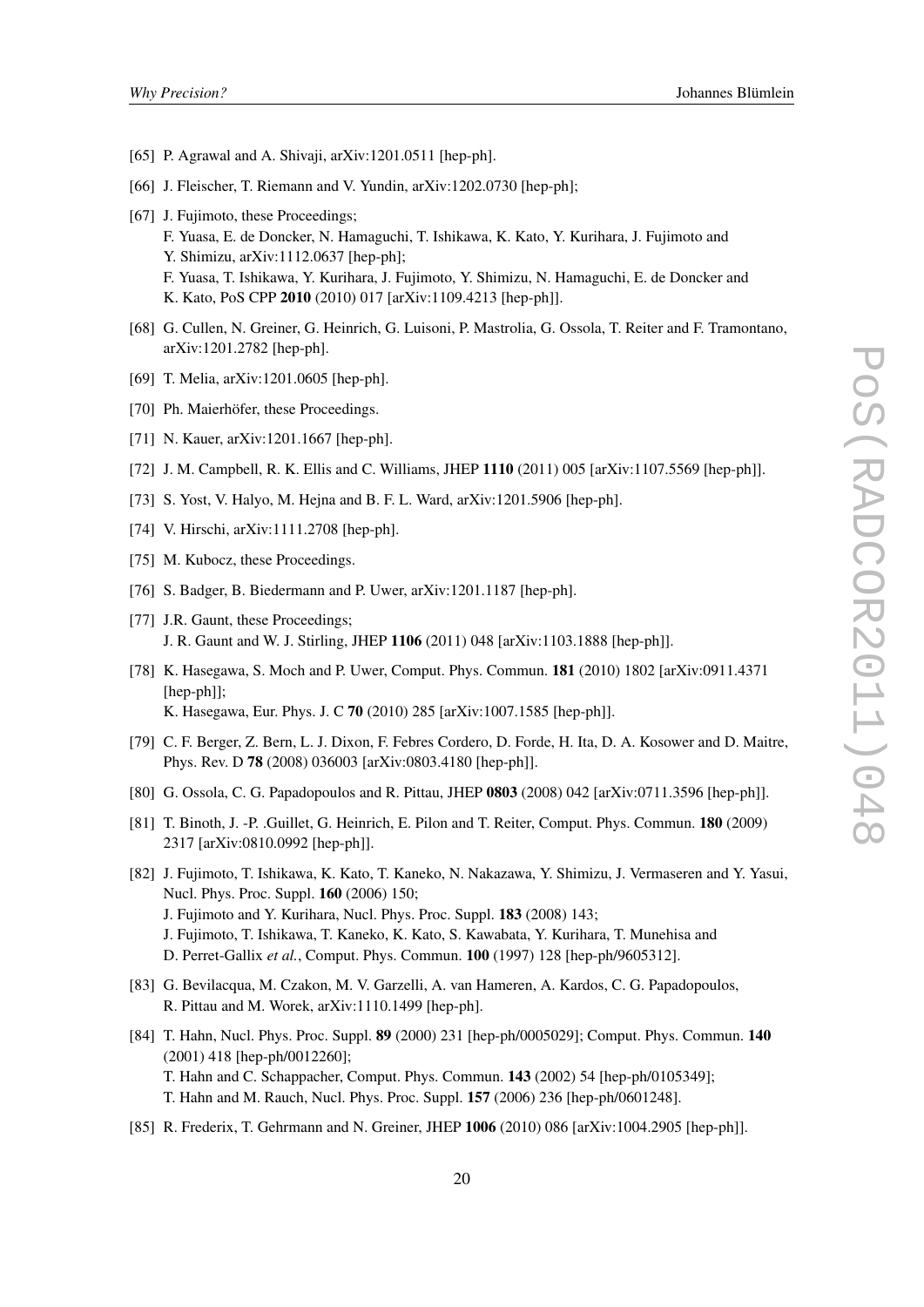- [86] R. Frederix, S. Frixione, F. Maltoni and T. Stelzer, JHEP 0910 (2009) 003 [arXiv:0908.4272 [hep-ph]].
- [87] V. Hirschi, R. Frederix, S. Frixione, M. V. Garzelli, F. Maltoni and R. Pittau, JHEP 1105 (2011) 044 [arXiv:1103.0621 [hep-ph]].
- [88] J. M. Campbell and R. K. Ellis, Phys. Rev. D 60 (1999) 113006 [hep-ph/9905386]; Nucl. Phys. Proc. Suppl. 205-206 (2010) 10 [arXiv:1007.3492 [hep-ph]].
- [89] S. Frixione, F. Stoeckli, P. Torrielli, B. R. Webber and C. D. White, arXiv:1010.0819 [hep-ph]; S. Frixione and B. R. Webber, JHEP 0206 (2002) 029 [hep-ph/0204244].
- [90] S. Badger, B. Biedermann and P. Uwer, Comput. Phys. Commun. 182 (2011) 1674 [arXiv:1011.2900 [hep-ph]].
- [91] Z. Nagy and Z. Trocsanyi, Phys. Rev. D 59, 014020 (1999) [Erratum-ibid. D 62, 099902 (2000)] [hep-ph/9806317]; Phys. Rev. Lett. 87, 082001 (2001) [hep-ph/0104315]; Z. Nagy, Phys. Rev. D 68, 094002 (2003) [hep-ph/0307268]; S. Catani and M. H. Seymour, Nucl. Phys. B 485 (1997) 291 [Erratum-ibid. B 510 (1998) 503] [arXiv:hep-ph/9605323].
- [92] S. Frixione, P. Nason and C. Oleari, JHEP 0711 (2007) 070 [arXiv:0709.2092 [hep-ph]].
- [93] W. T. Giele and G. Zanderighi, JHEP 0806 (2008) 038 [arXiv:0805.2152 [hep-ph]].
- [94] P. Mastrolia, G. Ossola, T. Reiter and F. Tramontano, JHEP 1008 (2010) 080 [arXiv:1006.0710 [hep-ph]].
- [95] T. Gleisberg, S. Hoeche, F. Krauss, A. Schalicke, S. Schumann and J. -C. Winter, JHEP 0402 (2004) 056 [hep-ph/0311263].
- [96] M. H. Seymour and C. Tevlin, arXiv:0803.2231 [hep-ph].
- [97] J. Fleischer, T. Riemann and V. Yundin, DESY-11-252.
- [98] M. Skrzypek, S. Jadach, A. Kusina, W. Placzek, M. Slawinska and O. Gituliar, Acta Phys. Polon. B 42 (2011) 2433 [arXiv:1111.5368 [hep-ph]]; M. Slawinska, A. Kusina, S. Jadach and M. Skrzypek, Acta Phys. Polon. B 42 (2011) 1597 [arXiv:1110.0640 [hep-ph]].
- [99] E. Laenen, G. Stavenga and C. D. White, JHEP 0903 (2009) 054 [arXiv:0811.2067 [hep-ph]].
- [100] For a recent review on resummation in QCD see : L. Magnea, *Resummation in QCD*, Talk, http://conference.ippp.dur.ac.uk/conferenceOtherViews.py?view= ippp& confId=311.
- [101] S. Catani, L. Trentadue, G. Turnock and B. R. Webber, Nucl. Phys. B 407 (1993) 3.
- [102] T. Becher, M. Neubert and D. Wilhelm, JHEP 1202 (2012) 124 [arXiv:1109.6027 [hep-ph]] and these Proceedings.
- [103] V. Del Duca, C. Duhr, E. Gardi, L. Magnea and C. D. White, arXiv:1201.2841 [hep-ph]; JHEP 1112 (2011) 021 [arXiv:1109.3581 [hep-ph]].
- [104] M. Beneke, M. Czakon, P. Falgari, A. Mitov and C. Schwinn, Phys. Lett. B 690 (2010) 483 [arXiv:0911.5166 [hep-ph]]; M. Beneke, P. Falgari, S. Klein and C. Schwinn, arXiv:1112.4606 [hep-ph].
- [105] A. Hoang and M. Stahlhofen, arXiv:1111.4486 [hep-ph].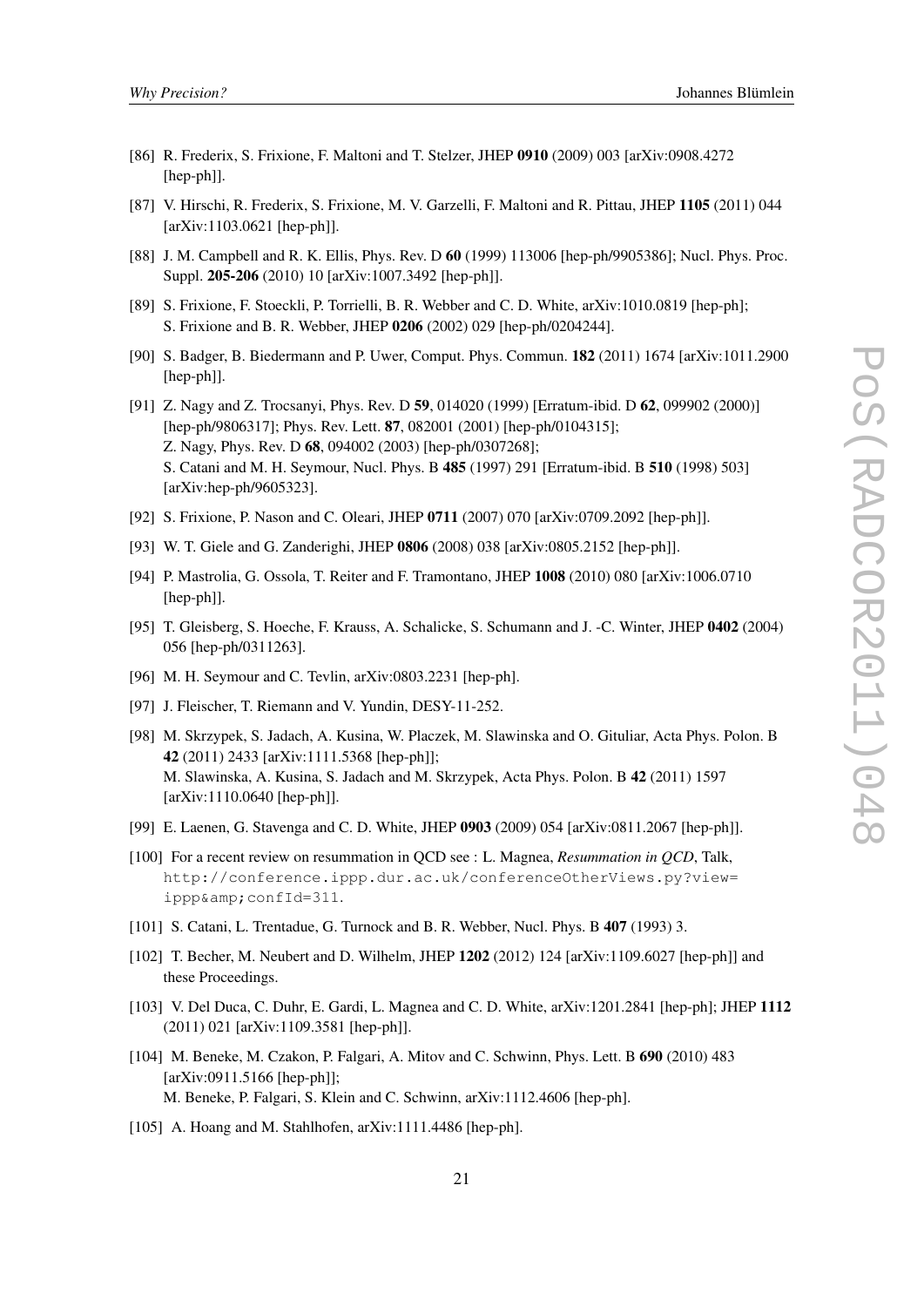- [106] N. A. Lo Presti, A. Vogt and A. A. Almasy, arXiv:1202.5224 [hep-ph].
- [107] B. F. L. Ward, S. K. Majhi and S. A. Yost, arXiv:1201.0515 [hep-ph].
- [108] F. Jegerlehner, Nuovo Cim. 034C (2011) 31 [arXiv:1107.4683 [hep-ph]].
- [109] K. Melnikov and A. Vainshtein, *Theory of the Muon Anomalous Magnetic Moment*. (Springer Tracts in Modern Physics, Vol. 216, (Springer, Berlin, 2006).
- [110] G. Jegerlehner, *The Anomalous Magnetic Moment of the Muon*, Springer Tracts in Modern Physics Vol. 226 (Springer, Berlin, 2008).
- [111] F. Jegerlehner and A. Nyffeler, Phys. Rept. 477 (2009) 1 [arXiv:0902.3360 [hep-ph]].
- [112] T. Aoyama, M. Hayakawa, T. Kinoshita and M. Nio, arXiv:1201.2461 [hep-ph].
- [113] A. Czarnecki, X. Garcia i Tormo, and W. J. Marciano, Hyperfine Interactions 210 (2012) 19.
- [114] M. Dowling, J. Mondejar, J. H. Piclum and A. Czarnecki, Phys. Rev. A 81 (2010) 022509 [arXiv:0911.4078 [hep-ph]].
- [115] A. A. Penin and G. Ryan, JHEP 1111 (2011) 081 [arXiv:1112.2171 [hep-ph]].
- [116] C. Carloni Calame, H. Czyz, J. Gluza, M. Gunia, G. Montagna, O. Nicrosini, F. Piccinini and T. Riemann *et al.*, JHEP 1107 (2011) 126 [arXiv:1106.3178 [hep-ph]].
- [117] F. Jegerlehner and R. Szafron, Eur. Phys. J. C 71 (2011) 1632 [arXiv:1101.2872 [hep-ph]] and these Proceedings.
- [118] J. Gluza, M. Gunia, T. Riemann and M. Worek, arXiv:1201.0968 [hep-ph].
- [119] A. Gauhar, these Proceedings.
- [120] P. A. Baikov, K. G. Chetyrkin, J. H. Kuhn and J. Rittinger, arXiv:1201.5804 [hep-ph];
- [121] R. V. Harlander and K. J. Ozeren, JHEP 0911 (2009) 088 [arXiv:0909.3420 [hep-ph]]; A. Pak, M. Rogal and M. Steinhauser, JHEP 1002 (2010) 025 [arXiv:0911.4662 [hep-ph]].
- [122] A. Pak, M. Rogal and M. Steinhauser, JHEP 1109 (2011) 088 [arXiv:1107.3391 [hep-ph]].
- [123] G. Ferrera, M. Grazzini and F. Tramontano, Phys. Rev. Lett. 107 (2011) 152003 [arXiv:1107.1164 [hep-ph]] and these Proceedings.
- [124] S. Buehler, arXiv:1201.0985 [hep-ph];
- [125] C. Anastasiou, S. Buehler, F. Herzog and A. Lazopoulos, JHEP 1204 (2012) 004 [arXiv:1202.3638 [hep-ph]].
- [126] F. Herzog, arXiv:1201.0516 [hep-ph].
- [127] C. Anastasiou, F. Herzog and A. Lazopoulos, JHEP 1103 (2011) 038 [arXiv:1011.4867 [hep-ph]].
- [128] R. Hamberg, *Second order gluonic contributions to physical quantities*, PhD Thesis, Univ. Leiden (1991).
- [129] A. von Manteuffel and C. Studerus, arXiv:1201.4330 [hep-ph] and these Proceedings.
- [130] M. Buza, Y. Matiounine, J. Smith, R. Migneron and W. L. van Neerven, Nucl. Phys. B 472 (1996) 611 [hep-ph/9601302].
- [131] J. Blümlein, A. De Freitas and W. van Neerven, Nucl. Phys. B 855 (2012) 508 [arXiv:1107.4638 [hep-ph]]; arXiv:1111.6480 [hep-ph].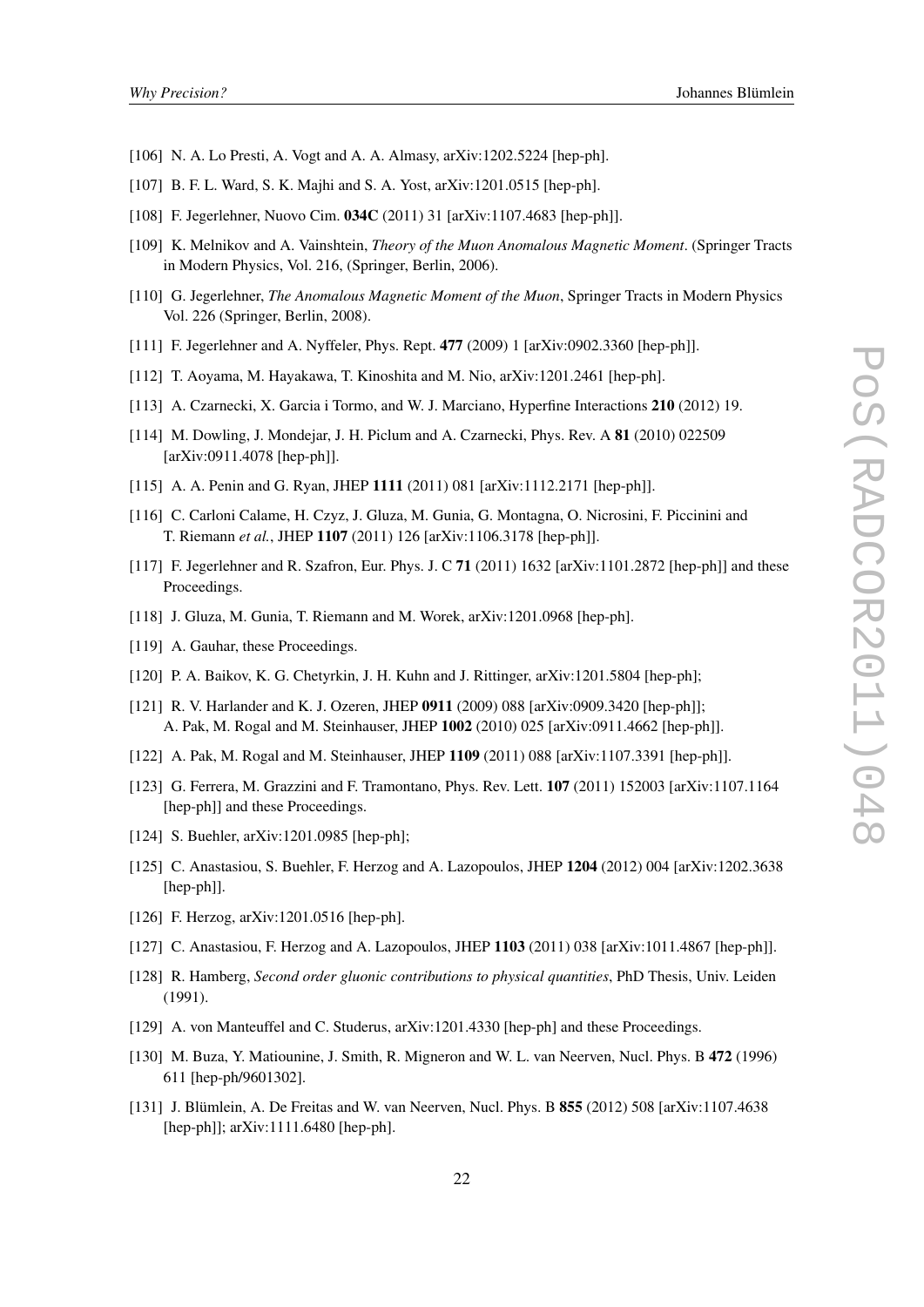- [132] J. Ablinger, J. Blümlein, A. Hasselhuhn, S. Klein, C. Schneider and F. Wißbrock, arXiv:1202.2700 [hep-ph].
- [133] J. Ablinger, J. Blümlein, S. Klein, C. Schneider and F. Wißbrock, arXiv:1106.5937 [hep-ph].
- [134] J. Ablinger, J. Blümlein, S. Klein, C. Schneider and F. Wißbrock, Nucl. Phys. B 844 (2011) 26 [arXiv:1008.3347 [hep-ph]].
- [135] J. Blümlein, A. Hasselhuhn, S. Klein and C. Schneider, arXiv:1205.4184 [hep-ph]; J. Ablinger, J. Blümlein, A. Hasselhuhn, S. Klein, C. Schneider and F. Wißbrock, DESY 12–056.
- [136] I. Bierenbaum, J. Blümlein and S. Klein, Nucl. Phys. B **820** (2009) 417 [hep-ph/0904.3563].
- [137] J. Blümlein, A. Hasselhuhn and C. Schneider, arXiv:1202.4303 [math-ph].
- [138] A. Gehrmann-De Ridder, T. Gehrmann, E. W. N. Glover and G. Heinrich, JHEP 0712 (2007) 094 [arXiv:0711.4711 [hep-ph]]; Phys. Rev. Lett. 100 (2008) 172001 [arXiv:0802.0813 [hep-ph]]; A. Gehrmann-De Ridder, T. Gehrmann and G. Heinrich, Nucl. Phys. B 682 (2004) 265 [hep-ph/0311276]; A. Gehrmann-De Ridder, T. Gehrmann and E. W. N. Glover, Nucl. Phys. B 691 (2004) 195 [hep-ph/0403057]; Phys. Lett. B 612 (2005) 36 [hep-ph/0501291]; Phys. Lett. B 612 (2005) 49 [hep-ph/0502110]; JHEP 0509 (2005) 056 [hep-ph/0505111].
- [139] S. Weinzierl, JHEP 0907 (2009) 009 [arXiv:0904.1145 [hep-ph]].
- [140] J. Currie, arXiv:1111.4810 [hep-ph].
- [141] A. Gehrmann-De Ridder, E. W. N. Glover and J. Pires, JHEP 1202 (2012) 141 [arXiv:1112.3613 [hep-ph]];

T. Gehrmann, E. W. N. Glover, T. Huber, N. Ikizlerli and C. Studerus, JHEP 1011 (2010) 102 [arXiv:1010.4478 [hep-ph]];

J. Pires and E. W. N. Glover, Nucl. Phys. Proc. Suppl. 205-206 (2010) 176 [arXiv:1006.1849 [hep-ph]];

G. Abelof and A. G. –D. Ridder, JHEP 1204 (2012) 076 [arXiv:1112.4736 [hep-ph]];

R. Bonciani, A. Ferroglia, T. Gehrmann, A. Manteuffel and C. Studerus, JHEP 1101 (2011) 102 [arXiv:1011.6661 [hep-ph]];

A. Gehrmann-De Ridder, E. W. N. Glover and J. Pires, JHEP 1202 (2012) 141 [arXiv:1112.3613 [hep-ph]];

A. Gehrmann-De Ridder, M. Ritzmann and P. Skands, Phys. Rev. D 85 (2012) 014013 [arXiv:1108.6172 [hep-ph]];

T. Gehrmann and P. F. Monni, JHEP 1112 (2011) 049 [arXiv:1107.4037 [hep-ph]];

R. Boughezal, K. Melnikov and F. Petriello, Phys. Rev. D 85 (2012) 034025 [arXiv:1111.7041 [hep-ph]];

R. Boughezal, A. Gehrmann-De Ridder and M. Ritzmann, JHEP 1102 (2011) 098 [arXiv:1011.6631 [hep-ph]];

A. Daleo, A. Gehrmann-De Ridder, T. Gehrmann and G. Luisoni, JHEP 1001 (2010) 118 [arXiv:0912.0374 [hep-ph]];

P. Bolzoni, G. Somogyi and Z. Trocsanyi, JHEP 1101 (2011) 059 [arXiv:1011.1909 [hep-ph]].

[142] A. Aktas *et al.*, [H1 Collaboration], *Phys. Lett.* B 653 (2007) 134 [arXiv:0706.3722 [hep-ex]]; S. Chekanov *et al.*, [ZEUS Collaboration], *Phys. Lett.* B 547 (2002) 164 [hep-ex/0208037]; *Nucl. Phys.* B 765 (2007) 1 [hep-ex/0608048];

F. D. Aaron *et al.* [H1 Collaboration], Eur. Phys. J. C 65 (2010) 363 [arXiv:0904.3870 [hep-ex]]; Eur. Phys. J. C 67 (2010) 1 [arXiv:0911.5678 [hep-ex]].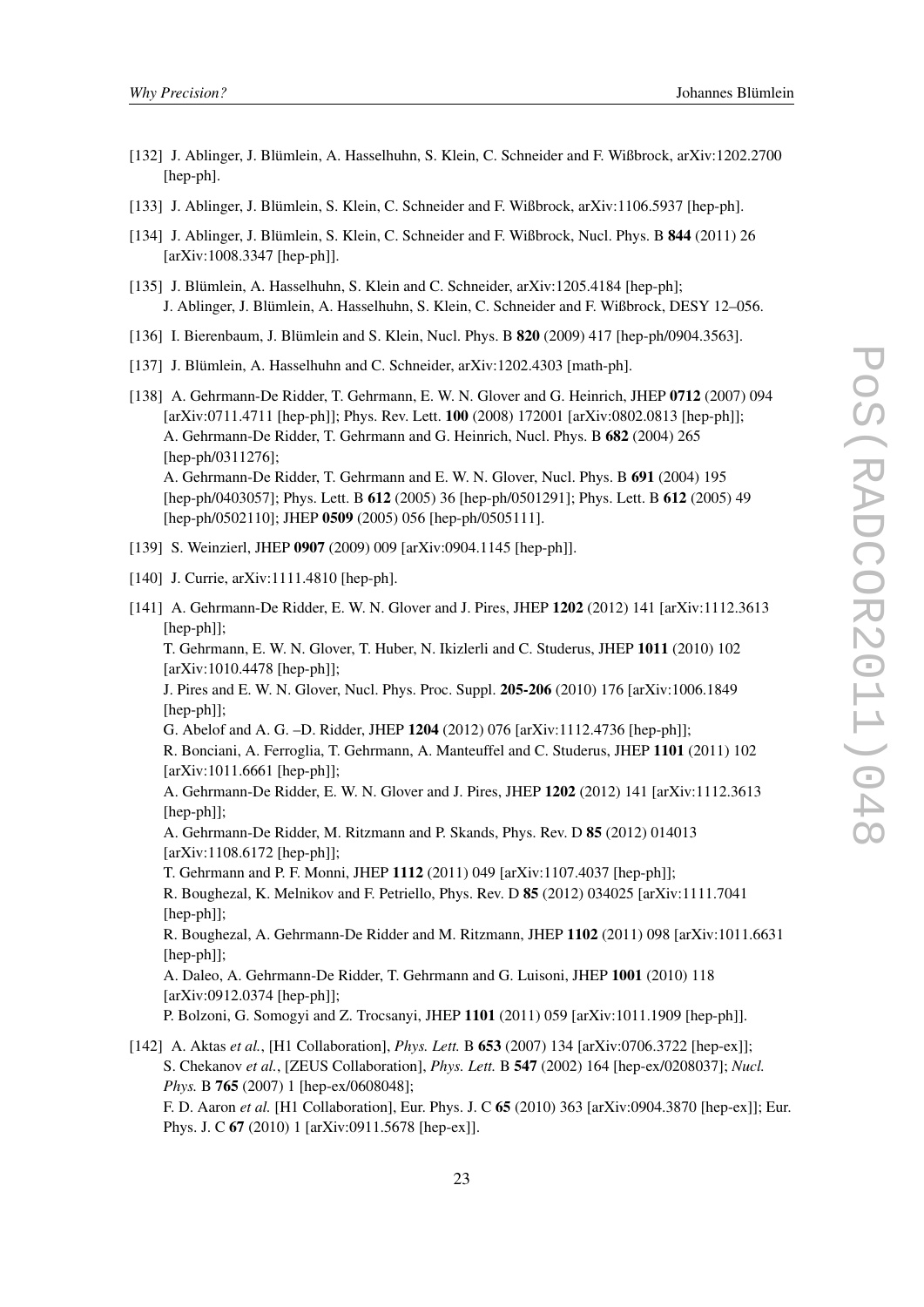- [143] G. Grindhammer, arXiv:1112.0224 [hep-ex].
- [144] R. Kogler, arXiv:1112.5117 [hep-ex].
- [145] S. Moch and P. Uwer, Phys. Rev. D **78** (2008) 034003 [arXiv:0804.1476 [hep-ph]].
- [146] M. Aliev, H. Lacker, U. Langenfeld, S. Moch, P. Uwer and M. Wiedermann, Comput. Phys. Commun. 182 (2011) 1034 [arXiv:1007.1327 [hep-ph]].
- [147] M. Czakon and A. Mitov, arXiv:1112.5675 [hep-ph].
- [148] M. Beneke, P. Falgari, S. Klein, J. Piclum and C. Schwinn, arXiv:1205.0988 [hep-ph].
- [149] C. Anastasiou and S. M. Aybat, Phys. Rev. D 78 (2008) 114006 [arXiv:0809.1355 [hep-ph]]; B. Kniehl, Z. Merebashvili, J. G. Körner and M. Rogal, Phys. Rev. D 78 (2008) 094013 [arXiv:0809.3980 [hep-ph]]; R. Bonciani, A. Ferroglia, T. Gehrmann, D. Maitre and C. Studerus, JHEP 0807 (2008) 129 [arXiv:0806.2301 [hep-ph]]; R. Bonciani, A. Ferroglia, T. Gehrmann and C. Studerus, JHEP 0908 (2009) 067 [arXiv:0906.3671 [hep-ph]]; R. Bonciani, A. Ferroglia, T. Gehrmann, A. Manteuffel and C. Studerus, JHEP 1101 (2011) 102 [arXiv:1011.6661 [hep-ph]]; M. Cacciari, M. Czakon, M. L. Mangano, A. Mitov and P. Nason, Phys. Lett. B 710 (2012) 612 [arXiv:1111.5869 [hep-ph]]; M. Czakon, Nucl. Phys. B 849 (2011) 250 [arXiv:1101.0642 [hep-ph]]; I. Bierenbaum, M. Czakon and A. Mitov, Nucl. Phys. B 856 (2012) 228 [arXiv:1107.4384 [hep-ph]]; S. Alioli, S. -O. Moch and P. Uwer, JHEP 1201 (2012) 137 [arXiv:1110.5251 [hep-ph]]; P. Baernreuther, M. Czakon and A. Mitov, arXiv:1204.5201 [hep-ph]; S. Moch, P. Uwer and A. Vogt, arXiv:1203.6282 [hep-ph]; S. Moch, *Hard QCD at Higher Orders*, Talk, https://wiki.bnl.gov/conferences/index.php/DIS-2011.
- [150] J. A. M. Vermaseren, math-ph/0010025;
	- M. Tentyukov and J. A. M. Vermaseren, Comput. Phys. Commun. 181 (2010) 1419 [hep-ph/0702279]; M. Tentyukov, J. A. M. Vermaseren and J. Vollinga, PoS ACAT 2010 (2010) 072 [arXiv:1006.2099 [hep-ph]];
- [151] Maple 15, http://www.maplesoft.com/products/maple/.
- [152] mathematica 8, http://www.wolfram.com/mathematica/.
- [153] Ginac, http://www.ginac.de/.
- [154] J. Blümlein, D. J. Broadhurst and J. A. M. Vermaseren, Comput. Phys. Commun. 181 (2010) 582 [arXiv:0907.2557 [math-ph]].
- [155] P. Nogueira, J. Comput. Phys. 105 (1993) 279.
- [156] C. Bogner and S. Weinzierl, Int. J. Mod. Phys. A 25 (2010) 2585 [arXiv:1002.3458 [hep-ph]].
- [157] J. A. M. Vermaseren, A. Vogt and S. Moch, Nucl. Phys. B 724 (2005) 3 [hep-ph/0504242].
- [158] J. Blümlein and V. Ravindran, Nucl. Phys. B 716 (2005) 128 [hep-ph/0501178]; Nucl. Phys. B 749 (2006) 1 [hep-ph/0604019];

J. Blümlein and S. Klein, PoS ACAT (2007) 084 [arXiv:0706.2426 [hep-ph]].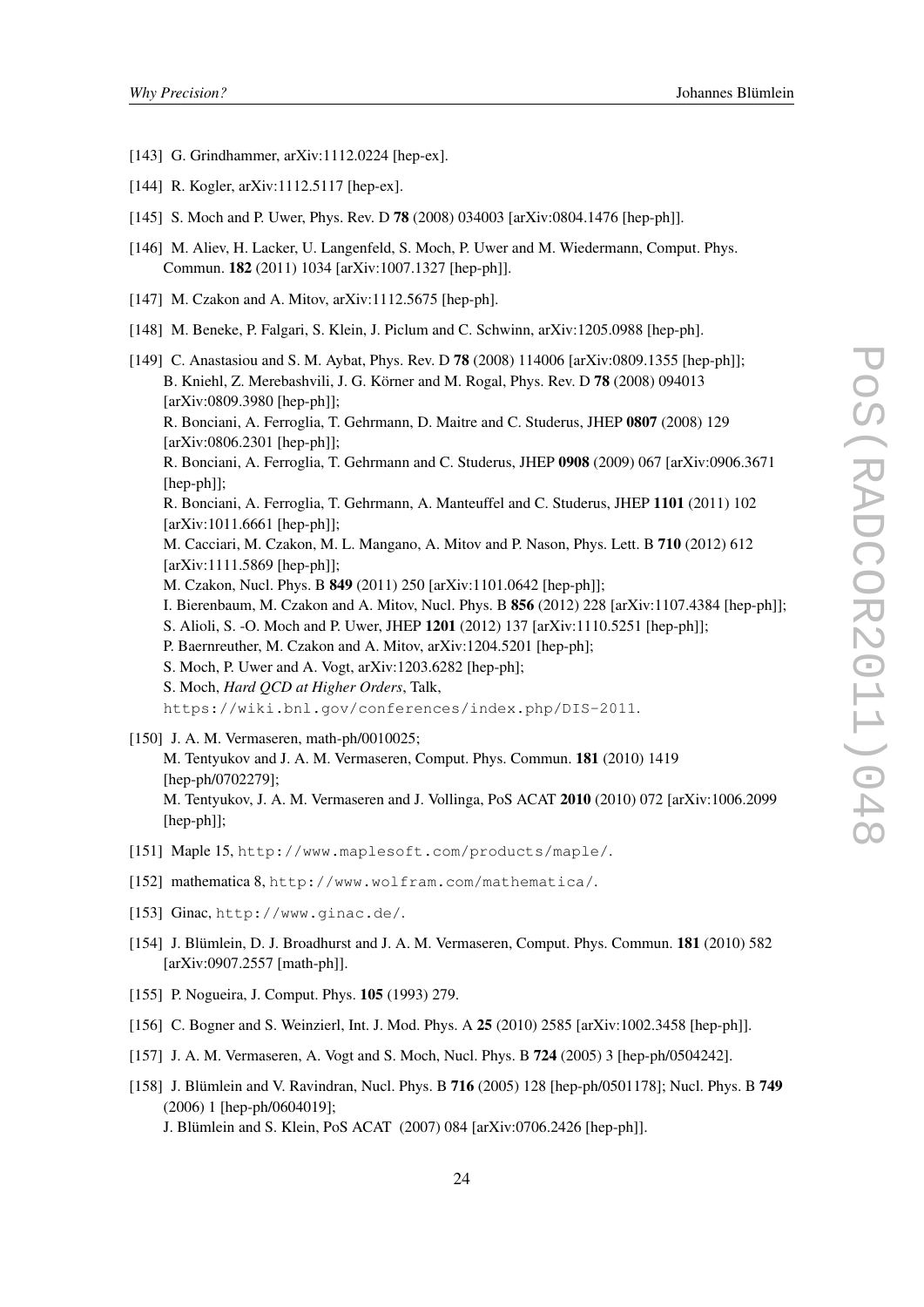- [159] J. Blümlein, M. Kauers, S. Klein and C. Schneider, Comput. Phys. Commun. 180 (2009) 2143 [arXiv:0902.4091 [hep-ph]].
- [160] H. Poincaré, *Sur les groupes d'équations linéaires*, Acta Math. 4 (1984) 201; J.A. Lappo-Danielevsky, *Mémoirs sur la Théorie des Systèmes Différentiels Linéaires*, (Chelsea, New York, 1953); K.T. Chen, Ann. of Math. (2) 73 (1961) 110.Ann. Math. 97 (1973) 217.
- [161] E. Remiddi and J. A. M. Vermaseren, Int. J. Mod. Phys. A 15 (2000) 725 [hep-ph/9905237].
- [162] T. Gehrmann and E. Remiddi, Comput. Phys. Commun. 141 (2001) 296 [hep-ph/0107173]; Comput. Phys. Commun. 144 (2002) 200 [hep-ph/0111255].
- [163] J. Ablinger, J. Blümlein and C. Schneider, J. Math. Phys. 52 (2011) 102301, [arXiv:1105.6063 [math-ph]].
- [164] S. Laporta, Phys. Lett. B 549 (2002) 115 [hep-ph/0210336]; Int. J. Mod. Phys. A 23 (2008) 5007 [arXiv:0803.1007 [hep-ph]]; D. H. Bailey, J. M. Borwein, D. Broadhurst and M. L. Glasser, arXiv:0801.0891 [hep-th].
- [165] J. A. M. Vermaseren, Int. J. Mod. Phys. A 14 (1999) 2037 [hep-ph/9806280];
- [166] J. Blümlein and S. Kurth, Phys. Rev. D 60 (1999) 014018 [hep-ph/9810241].
- [167] F. Brown, Commun. Math. Phys. 287 (2009) 925 [arXiv:0804.1660 [math.AG]].
- [168] S. Moch, P. Uwer and S. Weinzierl, J. Math. Phys. 43 (2002) 3363 [hep-ph/0110083].
- [169] J. Ablinger, J. Blümlein, and C. Schneider, in preparation.
- [170] S. G. Gorishnii, S. A. Larin, L. R. Surguladze and F. V. Tkachov, Comput. Phys. Commun. 55 (1989) 381; S. A. Larin, F. V. Tkachov and J. A. M. Vermaseren, NIKHEF-H-91-18.
- [171] P. A. Baikov, Phys. Lett. B 385 (1996) 404 [hep-ph/9603267].
- [172] M. Steinhauser, Comput. Phys. Commun. **134** (2001) 335 [hep-ph/0009029].
- [173] R. Harlander, T. Seidensticker, M. Steinhauser, Phys. Lett. B426 (1998) 125, [hep-ph/9712228]; T. Seidensticker, [hep-ph/9905298].
- [174] Y. Schröder and A. Vuorinen, JHEP 0506 (2005) 051 [hep-ph/0503209].
- [175] C. Schneider, J. Symbolic Comput. 43 (2008) 611, [arXiv:0808.2543v1]; Ann. Comb. 9 (2005) 75; J. Differ. Equations Appl. 11 (2005) 799; Ann. Comb. 14 (4) (2010), [arXiv:0808.2596]; Proceedings of the Workshop *Motives, Quantum Field Theory, and Pseudodifferential Operators*, held at the Clay Mathematics Institute, Boston University, June 2–13, 2008, Clay Mathematics Proceedings 12 (2010) 285, Eds. A. Carey, D. Ellwood, S. Paycha, S. Rosenberg; Sém. Lothar. Combin. 56 (2007) 1, Article B56b, Habilitationsschrift JKU Linz (2007) and references therein; J. Ablinger, J. Blümlein, S. Klein, C. Schneider, Nucl. Phys. Proc. Suppl. 205-206 (2010) 110[arXiv:1006.4797 [math-ph]].
- [176] H.R.P. Ferguson and D.H. Bailey, D. H. *A Polynomial Time, Numerically Stable Integer Relation Algorithm*, RNR Techn. Rept. RNR-91-032, Jul. 14, 199.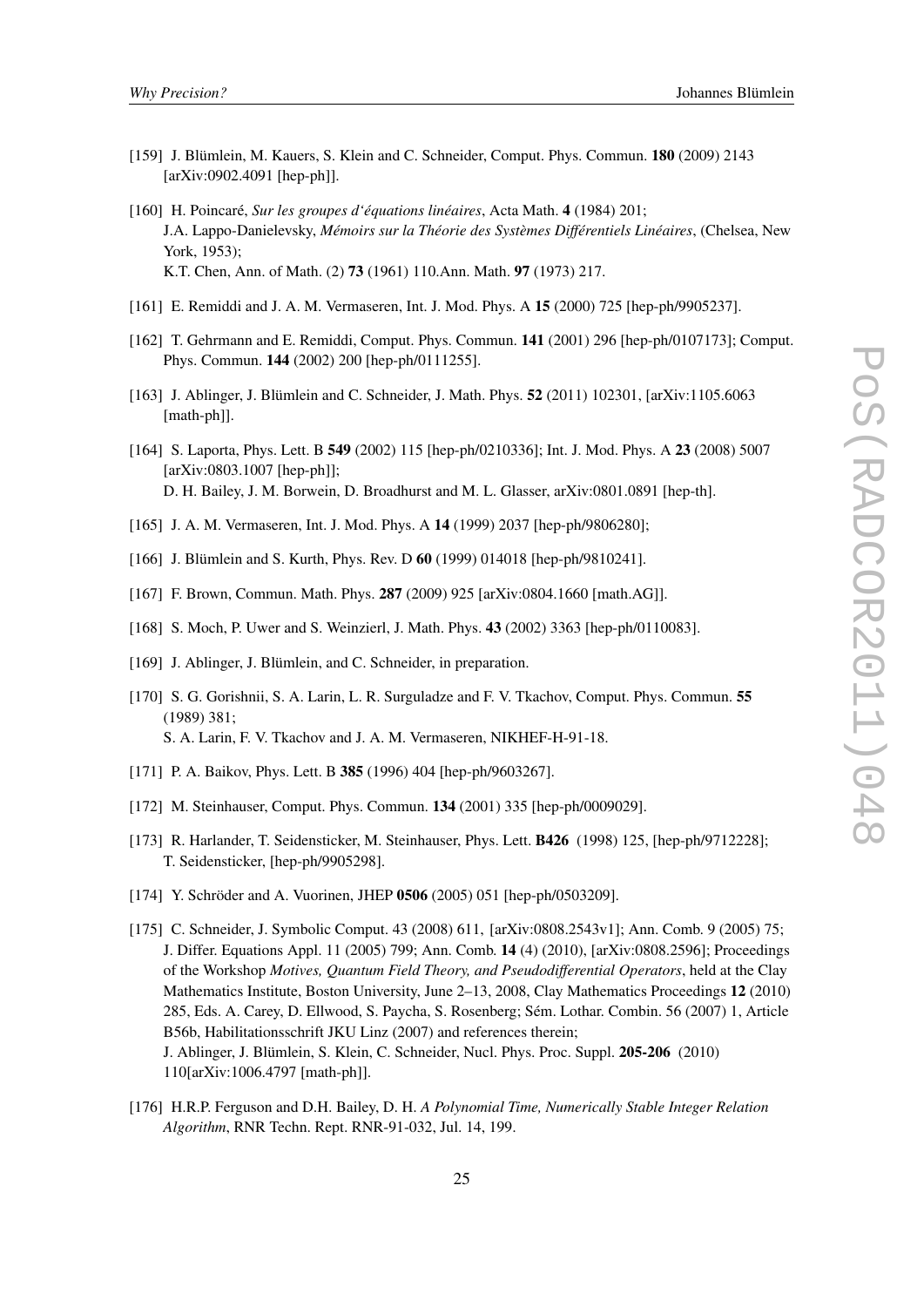- [177] D. J. Broadhurst, hep-th/9612012; arXiv:hep-th/9604128; J. M. Borwein, D. M. Bradley, D. J. Broadhurst and P. Lisonek, Trans. Am. Math. Soc. 353 (2001) 907 [math/9910045 [math-ca]]; D. H. Bailey and D.J. Broadhurst, Math. Comp. 70 (2001), no. 236, 1719 (electronic), [arxiv: math.NA/9905048]; D. H. Bailey, J. M. Borwein, D. Broadhurst and W. Zudilin, Contemp. Math. 517 (2010) 41 [arXiv:1005.0414 [math-ph]].
- [178] R. N. Lee, A. V. Smirnov and V. A. Smirnov, Nucl. Phys. B 856 (2012) 95 [arXiv:1108.0732 [hep-th]].
- [179] J. Lagrange *Nouvelles recherches sur la nature et la propagation du son*, Miscellanea Taurinensis, t. II, 1760-61; Oeuvres t. I, p. 263;
	- C.F. Gauss, *Theoria attractionis corporum sphaeroidicorum ellipticorum homogeneorum methodo novo tractate*, Commentationes societas scientiarum Gottingensis recentiores, Vol III, 1813, Werke Bd. V pp. 5-7;
	- G. Green, *Essay on the Mathematical Theory of Electricity and Magnetism*, (Nottingham, 1828) [Green Papers, pp. 1-115];
	- M. Ostrogradski, Mem. Ac. Sci. St. Peters., 6, (1831) 39;
	- G. 't Hooft and M. J. G. Veltman, Nucl. Phys. B 44 (1972) 189;
	- K. G. Chetyrkin, A. L. Kataev and F. V. Tkachov, Nucl. Phys. B 174 (1980) 345.
- [180] S. Laporta, Int. J. Mod. Phys. A 15 (2000) 5087 [hep-ph/0102033].
- [181] C. Anastasiou and A. Lazopoulos, JHEP 0407 (2004) 046 [hep-ph/0404258].
- [182] A.V. Smirnov, JHEP 10 (2008) 107, [arXiv:0807.3243].
- [183] C. Studerus, Comput. Phys. Commun. **181** (2010) 1293 [arXiv:0912.2546 [physics.comp-ph]].
- [184] K. Hepp, Commun. Math. Phys. 2 (1966) 301.
- [185] T. Binoth and G. Heinrich, Nucl. Phys. B 585 (2000) 741 [hep-ph/0004013].
- [186] Z. Nagy and D. E. Soper, Phys. Rev. D 74 (2006) 093006 [hep-ph/0610028].
- [187] C. Anastasiou, S. Beerli and A. Daleo, JHEP 0705 (2007) 071 [hep-ph/0703282].
- [188] A. V. Smirnov and M. N. Tentyukov, Comput. Phys. Commun. 180 (2009) 735 [arXiv:0807.4129 [hep-ph]].
- [189] C. Bogner and S. Weinzierl, Comput. Phys. Commun. **178** (2008) 596 [arXiv:0709.4092 [hep-ph]].
- [190] J. Gluza, K. Kajda, T. Riemann and V. Yundin, PoS ACAT 08 (2008) 124 [arXiv:0902.4830 [hep-ph]].
- [191] J. Carter and G. Heinrich, Comput. Phys. Commun. **182** (2011) 1566 [arXiv:1011.5493 [hep-ph]].
- [192] E.W. Barnes, Proc. Lond. Math. Soc. (2) 6 (1908) 141; Quart. Journ. Math. 41 (1910) 136; H. Mellin, Math. Ann. 68 (1910) 305.
- [193] M. C. Bergere and Y. -M. P. Lam, Commun. Math. Phys. 39 (1974) 1; Berlin preprint FUB HEP  $74/9$ M. C. Bergere, C. de Calan and A. P. C. Malbouisson, Commun. Math. Phys. 62 (1978) 137.
- [194] N. I. Usyukina, Teor. Mat. Fiz. 22 (1975) 300.
- [195] M. Czakon, Comput. Phys. Commun. **175** (2006) 559 [hep-ph/0511200].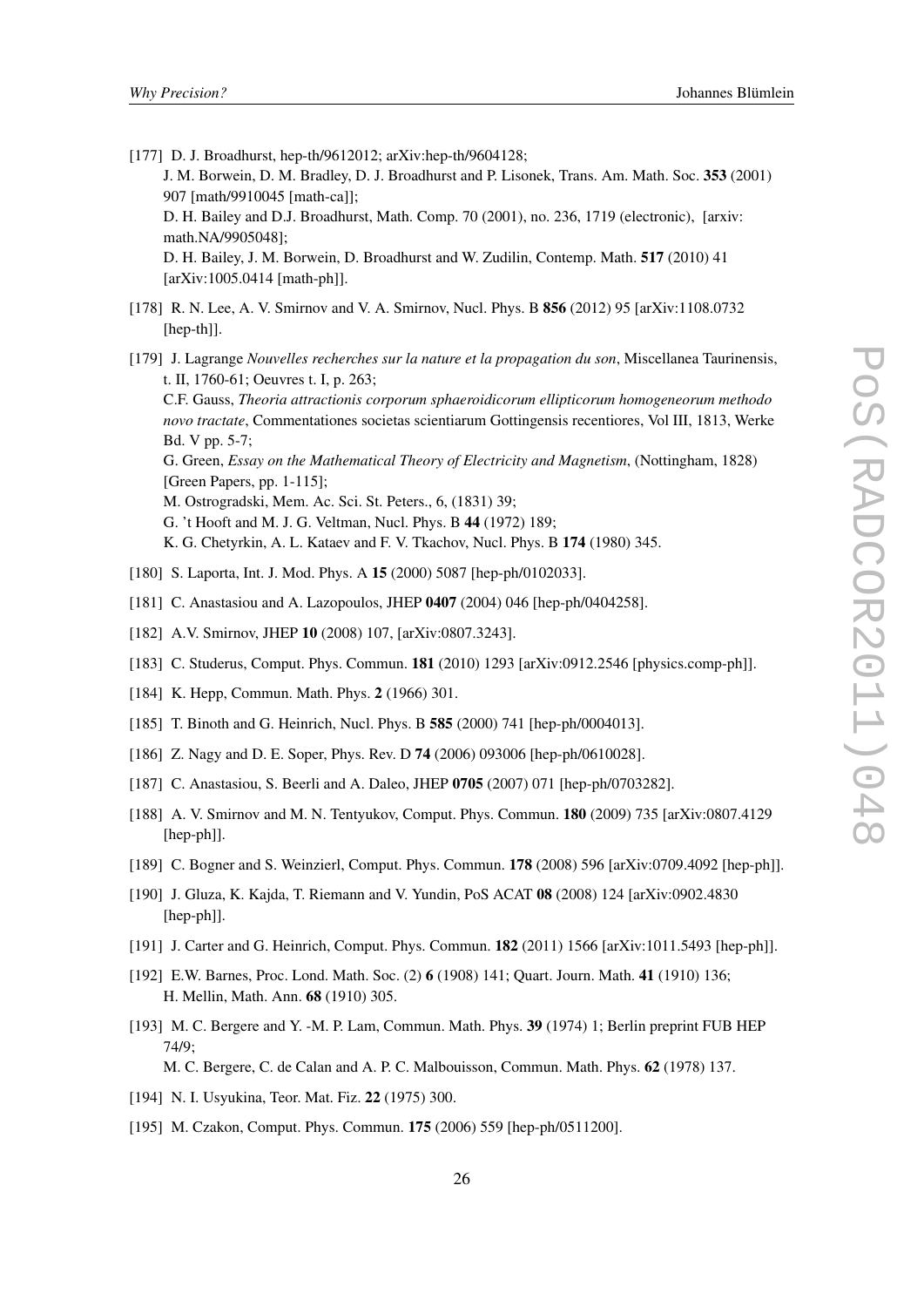- [196] D. Kosower, barnesroutines.m in : http://projects.hepforge.org/mbtools/
- [197] J. Gluza, K. Kajda and T. Riemann, Comput. Phys. Commun. 177 (2007) 879 [arXiv:0704.2423 [hep-ph]].
- [198] A. V. Smirnov and V. A. Smirnov, Eur. Phys. J. C 62 (2009) 445 [arXiv:0901.0386 [hep-ph]].
- [199] M. Caffo, H. Czyz, S. Laporta and E. Remiddi, Acta Phys. Polon. B 29 (1998) 2627 [hep-th/9807119]; Nuovo Cim. A 111 (1998) 365 [hep-th/9805118].
- [200] T. Gehrmann and E. Remiddi, Nucl. Phys. B 580 (2000) 485 [hep-ph/9912329].
- [201] M. Caffo, H. Czyz and E. Remiddi, Nucl. Phys. B 634 (2002) 309 [hep-ph/0203256].
- [202] M. Y. Kalmykov, JHEP 0604 (2006) 056. [hep-th/0602028]; M. Y. Kalmykov, B. F. L. Ward, S. Yost, JHEP 0702 (2007) 040. [hep-th/0612240]; JHEP 0710 (2007) 048. [arXiv:0707.3654 [hep-th]]; M. Y. Kalmykov, B. A. Kniehl, Nucl. Phys. B809 (2009) 365-405. [arXiv:0807.0567 [hep-th]]. V. V. Bytev, M. Y. .Kalmykov and B. A. Kniehl, Nucl. Phys. B 836 (2010) 129 [arXiv:0904.0214 [hep-th]].
- [203] J. Ablinger, I. Bierenbaum, J. Blümlein, A. Hasselhuhn, S. Klein, C. Schneider and F. Wissbrock, Nucl. Phys. Proc. Suppl. 205-206 (2010) 242 [arXiv:1007.0375 [hep-ph]].
- [204] V. V. Bytev, M. Y. .Kalmykov and B. A. Kniehl, arXiv:1105.3565 [math-ph].
- [205] T. Huber and D. Maitre, Comput. Phys. Commun. 175 (2006) 122 [hep-ph/0507094]; Comput. Phys. Commun. 178 (2008) 755-776. [arXiv:0708.2443 [hep-ph]];
- [206] S. Weinzierl, J. Math. Phys. 45 (2004) 2656 [hep-ph/0402131].
- [207] J. Blümlein, Comput. Phys. Commun. 180 (2009) 2218 [arXiv:0901.3106 [hep-ph]].
- [208] J. Blümlein, S. Klein, C. Schneider and F. Stan, J. Symb. Comp. in print, [arXiv:1011.2656 [cs.SC]].
- [209] S. Moch and J. A. M. Vermaseren, Nucl. Phys. B 573 (2000) 853 [hep-ph/9912355].
- [210] S. Moch, J. A. M. Vermaseren and A. Vogt, Nucl. Phys. B 688 (2004) 101 [hep-ph/0403192];
- [211] Nucl. Phys. B **691** (2004) 129 [hep-ph/0404111].
- [212] I. Bierenbaum, et al., Nucl. Phys. B 803 (2008) 1 [hep-ph/0803.0273];
- [213] K. Wegschaider, *Computer generated proofs of binomial multi-sum identities*, Master's thesis, RISC, Johannes Kepler University Linz (1997).
- [214] M. Kauers, *Guessing Handbook*, Technical Report RISC 09-07 (2009), JKU Linz.
- [215] G. Almkvist and D. Zeilberger, J. Symb. Comp. 10 (1990) 571; M. Apagodu and D. Zeilberger, Adv. Appl. Math. (Special Regev issue), 37 (2006) 139.
- [216] C. Koutschan, *Advanced Applications of the Holonomic Systems Approach*, PhD Thesis, Johannes Kepler University Linz (2009).
- [217] J. Ablinger, *Computer algebra algorithms for special function in particle physics*, PhD thesis, RISC, Johannes Kepler University Linz, May 2012.
- [218] J. Blümlein, Comput. Phys. Commun. 159 (2004) 19 [hep-ph/0311046].
- [219] S. Weinzierl, Comput. Phys. Commun. **145** (2002) 357 [math-ph/0201011].
- [220] J. Vollinga and S. Weinzierl, Comput. Phys. Commun. **167** (2005) 177 [hep-ph/0410259].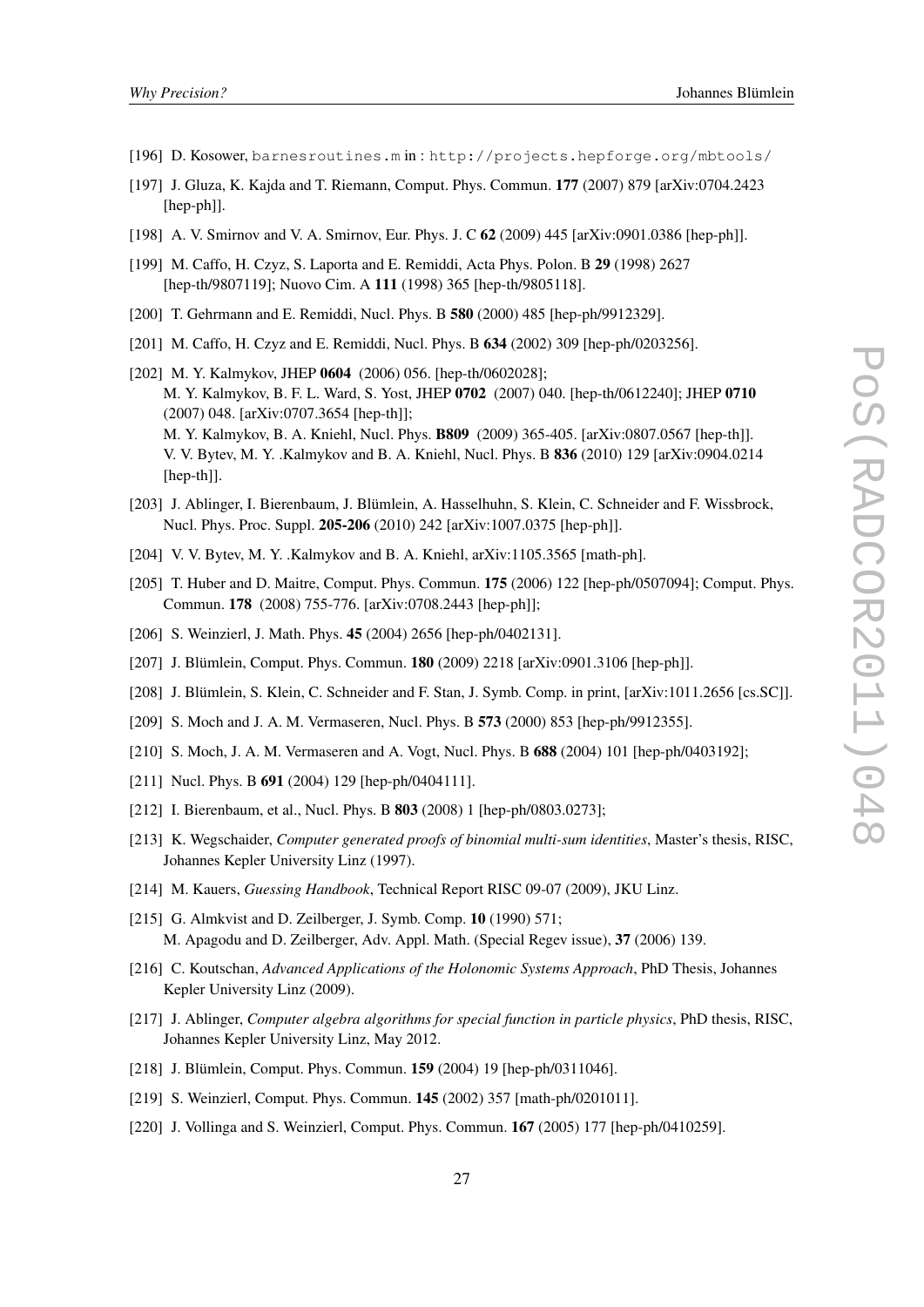- [221] D. Maitre, Comput. Phys. Commun. **174** (2006) 222 [hep-ph/0507152].
- [222] S. Moch and P. Uwer, Comput. Phys. Commun. 174 (2006) 759 [math-ph/0508008].
- [223] S. Buehler and C. Duhr,  $arXiv:1106.5739$  [hep-ph].
- [224] J. Blümlein, Comput. Phys. Commun. 133 (2000) 76 [hep-ph/0003100]; in : Proceedings of the Workshop *Motives, Quantum Field Theory, and Pseudodifferential Operators*, held at the Clay Mathematics Institute, Boston University, June 2–13, 2008, Clay Mathematics Proceedings 12 (2010) pp. 167, Eds. A. Carey, D. Ellwood, S. Paycha, S. Rosenberg, arXiv:0901.0837 [math-ph]; J. Blümlein and S. -O. Moch, Phys. Lett. B 614 (2005) 53 [hep-ph/0503188].
- [225] S. Alekhin, J. Blümlein, S. Klein and S. Moch, Phys. Rev. D 81 (2010) 014032 [arXiv:0908.2766] [hep-ph]].
- [226] S. Alekhin, J. Blümlein and S. Moch, arXiv:1202.2281 [hep-ph].
- [227] HERAPDF, https://www.desy.de/h1zeus/combined\_results/index.php?do= proton\_structure.
- [228] P. Jimenez-Delgado and E. Reya, Phys. Rev. D **79** (2009) 074023 [arXiv:0810.4274 [hep-ph]].
- [229] A. D. Martin, W. J. Stirling, R. S. Thorne and G. Watt, Eur. Phys. J. C 63 (2009) 189 [arXiv:0901.0002 [hep-ph]].
- [230] R. D. Ball, V. Bertone, L. Del Debbio, S. Forte, A. Guffanti, J. I. Latorre, S. Lionetti and J. Rojo *et al.*, Phys. Lett. B 707 (2012) 66 [arXiv:1110.2483 [hep-ph]].
- [231] F. D. Aaron *et al.* [H1 and ZEUS Collaboration], JHEP 1001 (2010) 109 [arXiv:0911.0884 [hep-ex]].
- [232] J. Blümlein, H. Böttcher and A. Guffanti, Nucl. Phys. B 774 (2007) 182 [hep-ph/0607200].
- [233] J. Blümlein, H. Böttcher and A. Guffanti, Nucl. Phys. Proc. Suppl. **135** (2004) 152 [hep-ph/0407089].
- [234] J. Blümlein and H. Böttcher, in preparation.
- [235] M. Glück, E. Reya and C. Schuck, Nucl. Phys. B **754** (2006) 178 [hep-ph/0604116].
- [236] A. D. Martin, W. J. Stirling, R. S. Thorne and G. Watt, Eur. Phys. J. C 64 (2009) 653 [arXiv:0905.3531 [hep-ph]].
- [237] P. Nadolsky, News from CTEQ-TEA PDF analysis, July 2011, http://indico.desy.de/conferenceDisplay.py?confId=4211 (unpublished).
- [238] T. Gehrmann, M. Jaquier and G. Luisoni, Eur. Phys. J. C 67 (2010) 57 [arXiv:0911.2422 [hep-ph]].
- [239] R. Abbate, M. Fickinger, A. H. Hoang, V. Mateu and I. W. Stewart, Phys. Rev. D 83 (2011) 074021 [arXiv:1006.3080 [hep-ph]].
- [240] G. Dissertori, A. Gehrmann-De Ridder, T. Gehrmann, E. W. N. Glover, G. Heinrich and H. Stenzel, Phys. Rev. Lett. 104 (2010) 072002 [arXiv:0910.4283 [hep-ph]].
- [241] P. A. Baikov, K. G. Chetyrkin and J. H. Kühn, Phys. Rev. Lett. 101 (2008) 012002 [arXiv:0801.1821 [hep-ph]].
- [242] M. Beneke and M. Jamin, JHEP 0809 (2008) 044 [arXiv:0806.3156 [hep-ph]].
- [243] S. Aoki *et al.* [PACS-CS Collaboration], JHEP **0910** (2009) 053 [arXiv:0906.3906 [hep-lat]].
- [244] C. McNeile, C. T. H. Davies, E. Follana, K. Hornbostel and G. P. Lepage, Phys. Rev. D 82 (2010) 034512 [arXiv:1004.4285 [hep-lat]].